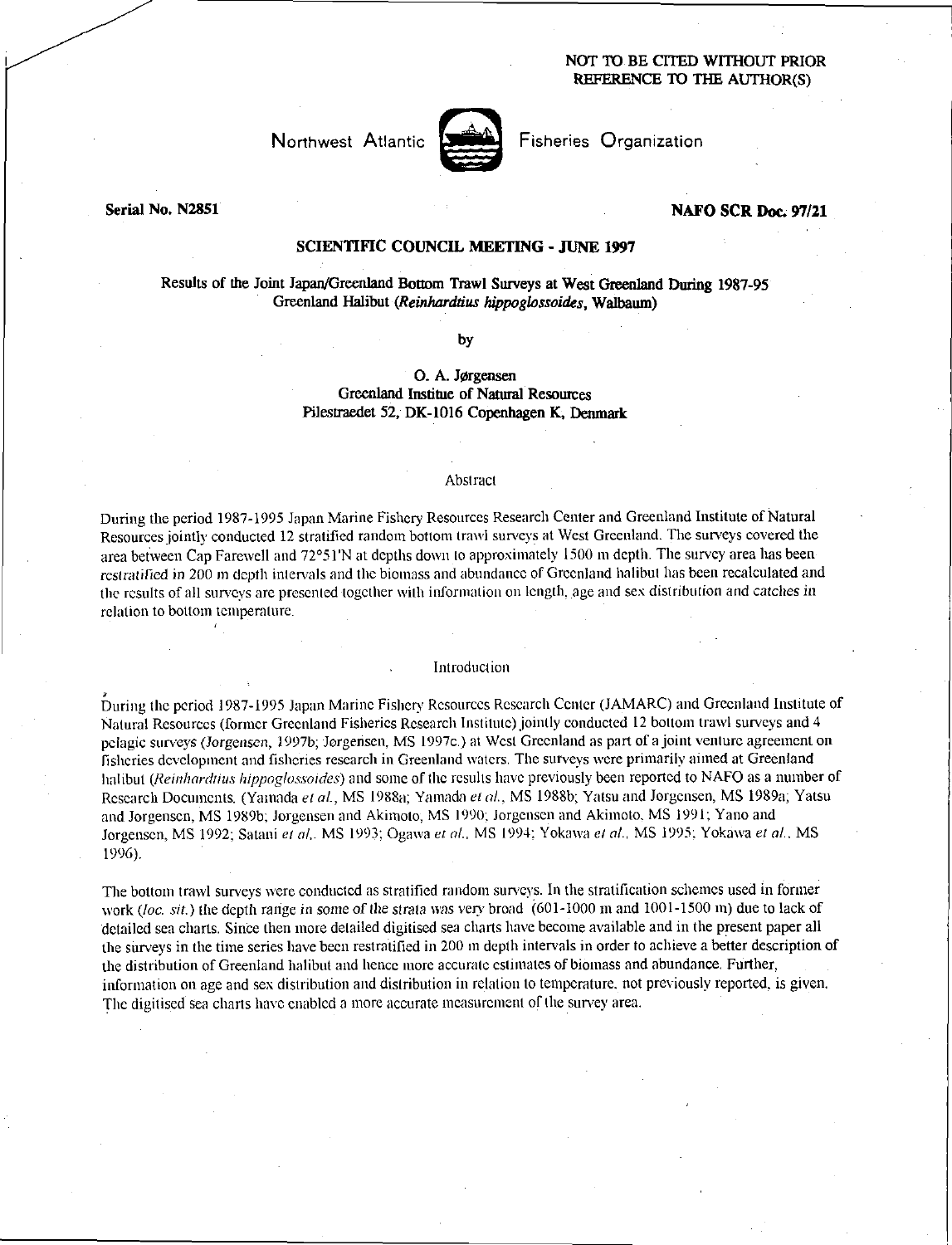### Materials and Methods

Data and material were collected during 12 bottom trawl surveys which were directed mainly at Greenland halibut *(Reinhardtius hippoglossoides).* The surveys were conducted from 1987 to 1995 at different times between April and December and a total of 1036 trawl hauls were carried out (Table 1). The surveys covered West Greenland from south of Cape Farewell, 59°27'N, to 72°51'N, between the 3-mile limit and the 200-mile limit or the midline Canada-Greenland, at depths from 34 to 1497 m. NAFO divisions IC and 1D were covered by all surveys except one, while areas north of  $69°57'N$  and south of  $63°03'N$ ; were only covered once (Table 1, Fig. 1).

All surveys were carried out by the Japanese research vessel SHINKAI MARU, a 3.395 GRT stern trawler with 5.000 HP. Towing time was usually 30 min, but towing times down to 15 min were accepted. Average towing speed was 3.5 kn. Wing spread (w) was estimated as:

 $w =$  net length /(hand rope length + net length) x DT, where

net length =  $63 \text{ m}$ , hand rope length  $= 94$  m. DT =distance between trawl doors

DT was measured by an Otter Crap, or, in most cases, estimated as:

$$
DT=10.9 \pm 13.0 \ln(WL)
$$
, where

WL=warp length

The wing spread varied between approximately 37 and 45 m. The net height was measured by a Furono Net recorder and varied between 6.5 and 7.5 in. Mesh size was 140 mm with a 30 mm mesh codend liner. Trawling was carried out in day time only. All catches were standardised to catch per  $km<sup>2</sup>$  from the actual towing speed and estimated wing spread. Biomass and abundance estimates were obtained by applying the swept area method taking the catchability coefficient as 1.0.

After each haul the catch was sorted by species and weighed to nearest 0.1 kg, the number of specimens recorded (not in all strata in 1987), measured as total length (TL) to 1.0 cm below, and fish above approximately 15 cm were sexed. In 1987 Greenland halibut was measured as fork length, which was transformed to total length by multiplying with 1.02; no fish were sexed.

The survey area was stratified by NAFO Division except NAFO Division IA which was divided in IAN and I AS, north and south of 70°N, respectively. Prior to the restratification the NAFO Divisions were subdivided in depth strata: 1-200, 201-400, 401-600, 601-1000 and 1001-1500 in, except IAN which was divided in three strata : 201-600, 601-1000 and 1001-15001n. Based on better digitised charts the survey area has been restratified. NAFO Division IAN has been restratified in 3 strata: 201-500, 501-1000 and 1001-1500 in. NAFO Divisions IAS-1E have been restratified in 200 m depth intervals, except depth stratum 1401 to 1500 m. Further, the size of the strata have been recalculated (Table 2).

Due to lack of time, bad weather, ice coverage and restratification some strata have not been covered in some surveys. In survey used for comparison between years (surveys conducted in July - October) the biomass and abundance in strata without hauls have been estimated by a two-way ANOVA anticipating that the distribution was the same in all years (Jorgensen, I997a), according to the following:

Ln(biomass or abundance  $(km^2)$ )=  $\alpha + \beta_1 Y + \beta_2 D + \epsilon$ , where

Y=Year and D=Depth stratum. The ANOVA was made by NAFO Division to avoid that the high biomass and abundance in the shallow strata in Div. 1B influenced the estimation of biomass and abundance in shallow strata without hauls in Div. IC and ID where the biomass and abundance usually was low, and vice versa in deep water. The model was statistically significant (P> 0.01) in all cases and explained between 63% and 91% of the variation in data. Biomass and abundance was first of all estimated in depth stratum 801-1000 in Div. 1B, a rather small stratum  $(671 \text{ km}^2)$  with relatively low biomass and abundance and in depth strata > 1000 m in 1987. In strata where biomass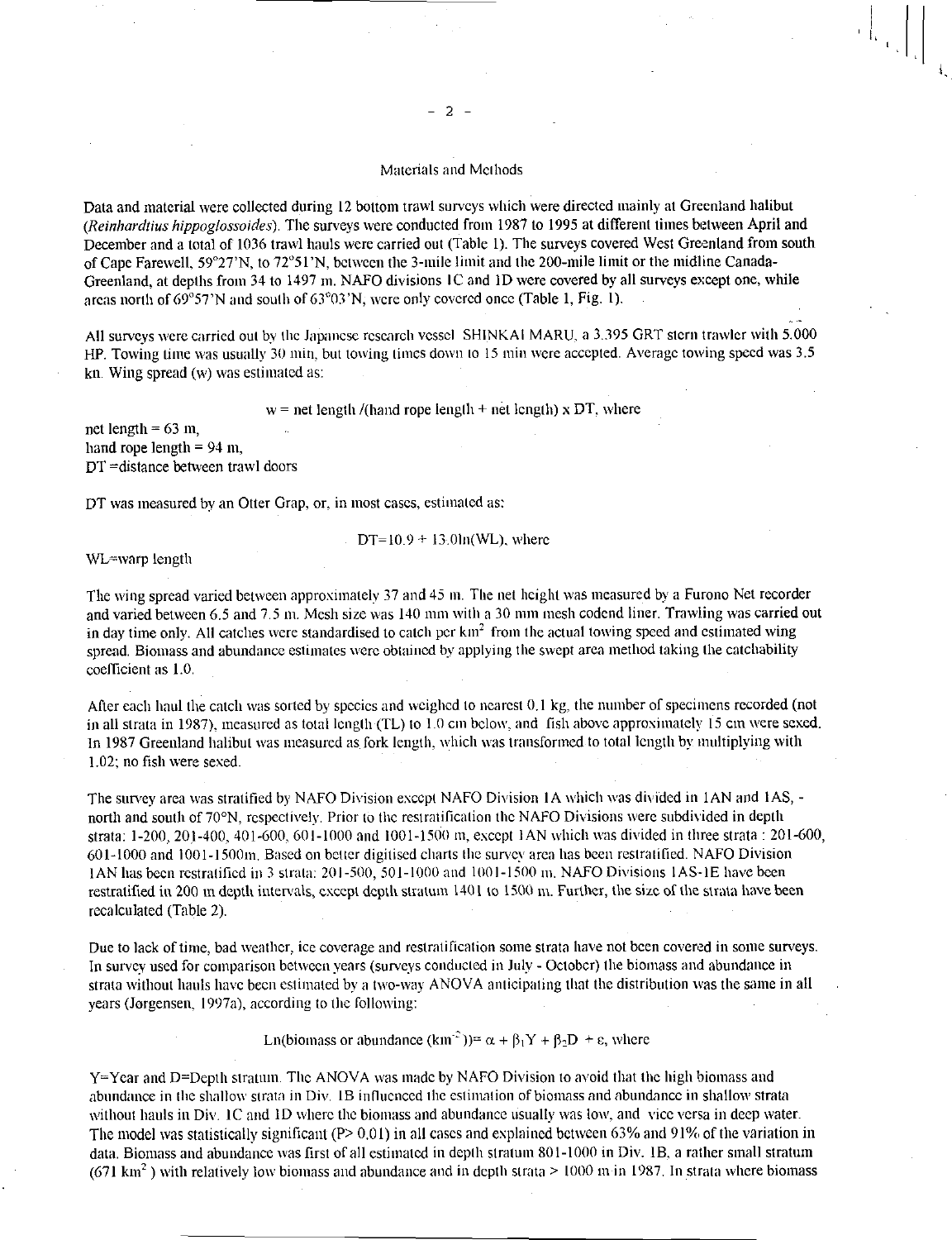and abundance was estimated by the ANOVA and in strata with only on haul, the Standard Error (S.E.) was estimated *from a regression between mean biomass/abundance km<sup>-2</sup> and S.E.* 

Otoliths for age determination were soaked in water and read in transparent light. Age distributions were estimated using age/length keys and survey length frequencies pooled in 5 cm groups.

Near-bottom temperatures were measured, by 0.1 °C, as close as possible to the bottom either by CTD or XBT at 861 of the 1036 trawl stations.

#### **Results**

The majority of the surveys covered NAFO Divisions 1B - ID at depths between 400 and 1500 m at approximately the same time (July-October). Unless anything else is mentioned this area is used for comparison of between years variation. The recalculation of the size of this area showed an increase from 53119  $\text{km}^2$  to 62132  $\text{km}^2$  (17 %) (Table 2) (Yatsu and Jorgensen, MS 1989a).

### 1987

The survey was conducted between July 15 and August 13 and covered Div. lAS to IF at depths between 34 and 998 m. In total 117 successful hauls were made (Fig. 1, Table 1).

The biomass of Greenland halibut in Div. IB-ID, 401-1500 in was estimated at 115158.5 tons (S.E. 25366.9) which is by far the highest estimate in the time series (Table 3, Fig. 2). However, the estimate was based on 31 hauls only, and the biomass at depths > 1000 m was estimated by an ANOVA. The highest biomass was found in Div. IC depth stratum 801-1000 and 601-800 m and the biomass was estimated to be high in Div. ID depth stratum 1001-1200 and 1201-1400 m. The biomass was low at depths < 400 m in all Divisions (Table 3), except in Div. 1B stratum 201-400 m (3354.9 tons, S.E. 866.8). Div. 1E and 1F was surveyed for the only time in the survey series, but the survey covered shallow waters (< 500 m) only, and the estimated biomass was low (Table 5).

The abundance was the highest observed in the time series  $(149918.5*10^3, S.E. 34757.6*10^3)$  and the distribution of the abundance resembled the distribution of the biomass (Table 4).

In Div. lAS and 1B the length distribution was dominated by very distinct modes around 11 and 19 cm. The length distribution in Div. IC was dominated of fish between 38 and 58 cm with a broad mode around 46 cm, while the distribution in Div. 1D consisted mainly of fish between 42 and 70 cm with several modes (Fig. 3).

#### 1988

The survey was conducted between September 12 and November II and covered Div. IAN to ID at depths between 422 and 1402 m (259-1398 m in IAN). In total 109 successful hauls were made (Fig. 1, Table I).

The biomass of Greenland halibut in Div. 1B-1D, 401-1500 in, was estimated at 58647.2 tons (S.E. 9133.9) which was only half the estimate in 1987, but the difference is not statistically significant (95 % level) due to large variation in data (Fig. 2, Table 3). The highest biomass was found in Div. IC depth strata 601-800 and 801-1000 in, and in Div. ID depth strata 1001-1200 and 1201-1400 m. In 1988 Div. lAN was surveyed for the only time in the survey series, and 21 hauls were made in the area. The biomass was estimated at 19335.2 tons (S.E. 4694.9) of which the larger part (10017.8 tons) was *found in* depth stratum 501 - 1000 in (Fig. 1, Table 6).

The abundance in Div. 1B-1D (401-1500 in) dropped from 149918.6\*10<sup>3</sup> (S.E. 34757.6\*10<sup>3</sup>) in 1987 to 68121.1\*10<sup>3</sup>  $($ S.E. 16696.1 $*10<sup>3</sup>$ ) in 1988 (statistically insignificant (95 % level)) (Table 4, Fig. 2). The distribution of the abundance resembled the distribution of the biomass, except that a high abundance was observed in Div. 18 depth stratum 401-600 m. In 1AN the abundance was estimated at  $98056.8*10<sup>3</sup>$  specimens (S.E. 10614.3 \* 10<sup>3</sup>) of which more than 50% was found in depth stratum 201-500 m (Table 6).

In Div. lAN and 1B the length distribution was dominated by three very distinct modes around 11, 19 and 24 and 28 cm in Div. IAN and 1B, respectively. The length distribution in I AS was dominated by a mode around 25 cm and a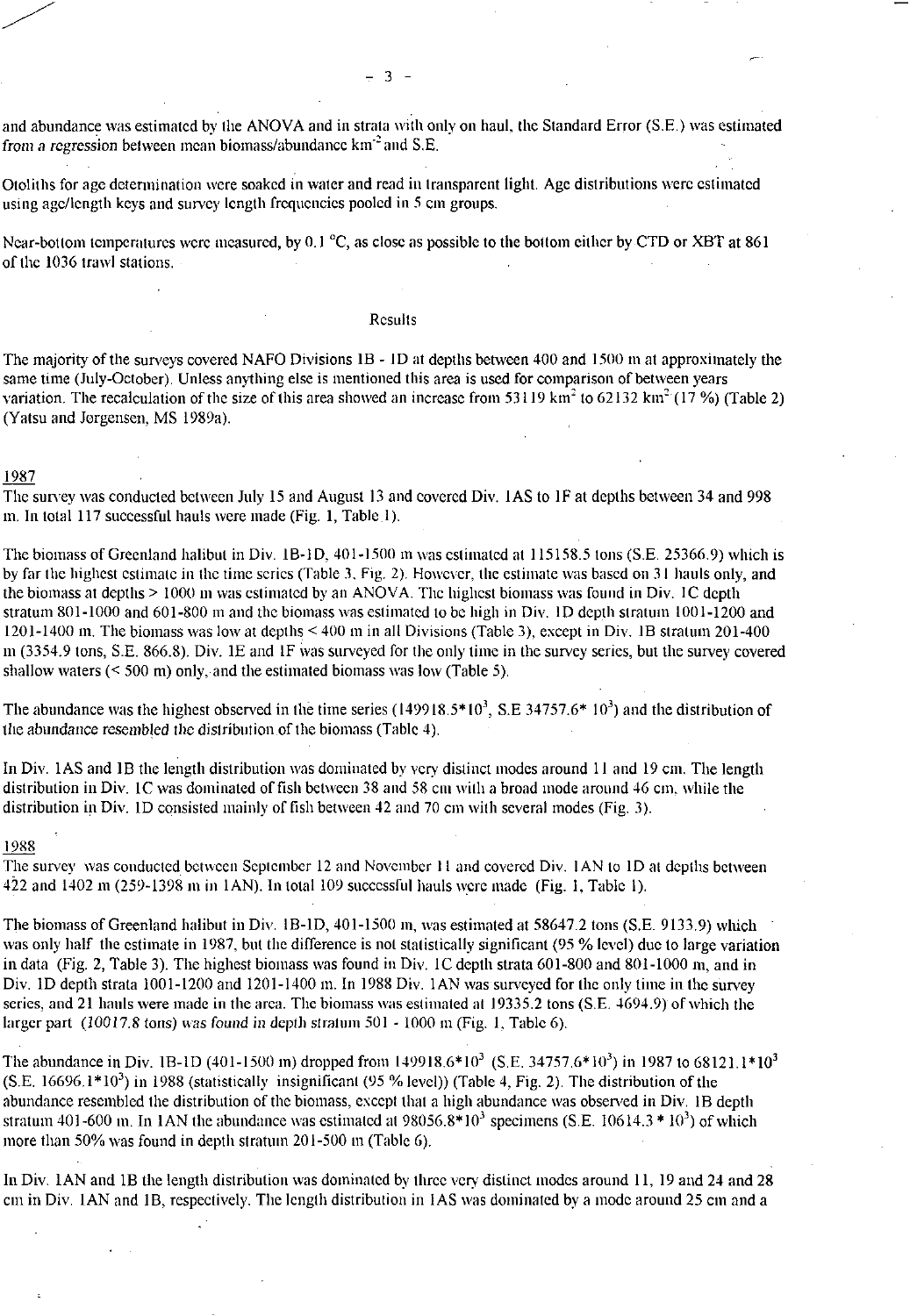broad mode between 34 and 52 cm, reflecting a dominance of hauls in the deeper strata. The length distribution in Div. 1C was dominated of fish between 38 and 58 cm with a broad mode around 50 cm, while the distribution in Div. ID consisted mainly of fish between 42 and 70 cm with a mode around 52 cm (Fig. 3).

The age distribution in Div.  $1A(1AN + 1AS)$  consisted of fish age 1 to 7, where the younger fish mainly were found in IAN, while the older fish mainly came from Div. lAS. Div. 1B was dominated by young fish < 5 years, while the age distributions in Div. IC and ID were unimodal with modes around 7 and 8 years, respectively (Fig. 4). (The otoliths have been reread after the material given in Yatsu and Jorgensen (1989b)).

### 1989

The survey was conducted between April 30 and May 17 and covered Div. IC and ID at depths between 494 and 1497 in. In total 61 successful hauls were made (Fig. 1, Table I). Div. 1AS, 1B and the western part of Div. 1C and 'ID was not surveyed due to ice.

The biomass of Greenland halibut in Div. IC-ID, 401-1500 m, was estimated at 69085.6 tons (S.E. 13855.4) which is an statistically insignificant (95 % level) increase in biomass on approximately 17000 tons compared to the estimate for the same area in 1988. The two surveys were, however, conducted at different time of the year which makes comparison difficult (Fig. 2, Table 3). The highest biomass was found Div. 1D depth strata 1001-1200 and 1201-1400 m as in the previous years. The biomass was, however, concentrated more southerly and at greater depths compared to 1987 and 1988, probably reflecting annual movements between the spawning ground and feeding areas (Jorgensen 1997a).

The abundance in Div. IC-ID. 401-1500 m, was estimated at  $57525.7*10<sup>3</sup>$  (S.E. 11116.8\*10<sup>3</sup>) which was an increase from  $43883.9*10<sup>3</sup>$  compared to the same area in 1988. The distribution of the abundance resembled the distribution of the biomass in a more southerly and deeper distribution compared to previous year (Fig 2. Table 4).

Fish were generally larger in Div. ID compared to IC and the distributions were monomodal with modes around 50 and 48 cm, respectively (Fig. 3).

The age distribution in Div. IC and ID were unimodal with modes around 7 and 8 years, respectively, as in 1988, but there were fewer young fish in Div. 1C compared to 1988 (Fig. 4).

# 1990

In 1990 two surveys were conducted. The first survey took place between June 9 and June 22 and covered Div. 1B to ID at depths between 449 and 1482 in. In Div. IB only depth stratum 401-600 in was covered. In total 75 successful hauls were made, (Fig. I. Table I). The second survey took place between August 27 and September 12 and covered Div. 1AS to 1D at depths between 422 and 1467 m. In total 87 successful hauls were made (Fig. 1, Table 1).

In the first survey the biomass of Greenland halibut in Div. IC-ID, 401-1500 m, was estimated at 62778.9 tons (S.E.13466.1) which was close to the 69000 tons estimated in the same area in 1989, where the survey took place approximately a month earlier (Table 3). The main biomass was found at depths between 601 and 1000.m, and generally on shallower water and more northerly compared to 1989.

In the second survey the biomass in Div. 1B-1D, 401-1500 m, was estimated at 51744.3 tons (S.E. 9296.7), which was comparable to the estimated 58647.2 tons in approximately the same period in 1988 (Fig. 2. Table 3). The estimate for Div. 1C-ID was 44018.1 tons, which was substantial, although not statistically significant, lower than in the comparable areas in the first survey in 1990 (62778.9 tons) and in 1989 (69085.6 tons). The highest biomass was found in Div. IC depth strata 601-800 and 801-1000 in and in Div. ID depth strata 1001-1200 and 1201-1400 in.

In the first survey the abundance in Div. 1C-1D, 401-1500 m, was estimated at  $51210.1*10<sup>3</sup>$  (S.E. 11463.3\*10<sup>3</sup>), which is a little lower than in the same area in 1989 (57525 $*10<sup>3</sup>$ ) (Table 4). The derivation of the abundance resembled the distribution of the biomass *i.e.* the main abundance was found at depths between 601 and 1000 m. Compared to 1989 the abundance was generally found on shallower water and more northerly.

In the second survey the abundance in Div. 1B-1D, 401-1500 in, was estimated at  $53611.5*10^3$  (S.E. 10060.4\*10<sup>3</sup>), which is somewhat lower than the estimate on  $68121.1*10<sup>3</sup>$  from approximately the same period in 1988 (Fig. 2,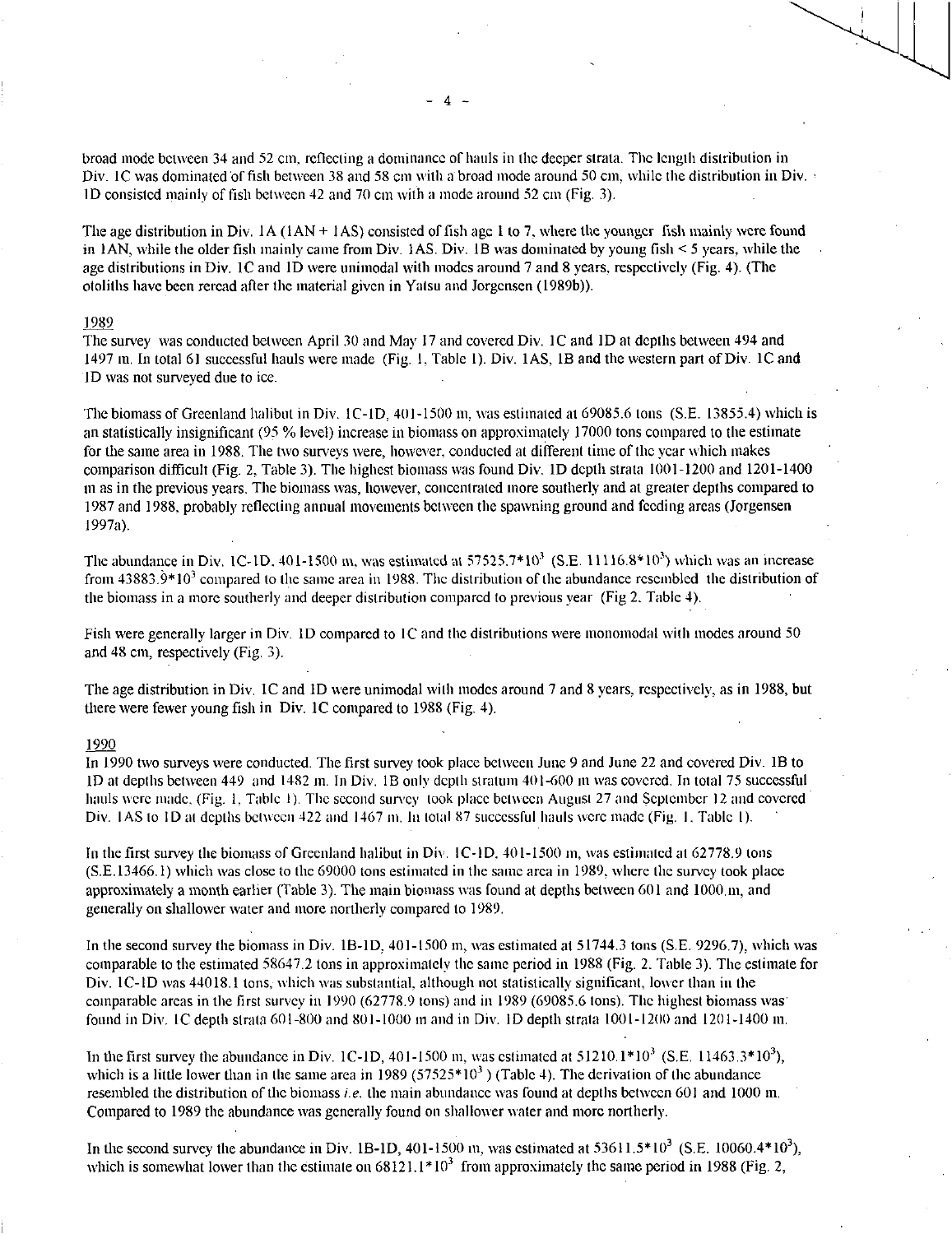Table 4). The estimate for Div. 1C-ID was  $37951.4*10<sup>3</sup>$  (S.E. 7136 $*10<sup>3</sup>$ ), which was substantial, although not statistically significant, lower, than the comparable areas in the first survey in 1990 (51210.1 $*10<sup>3</sup>$ ) and 1989  $(57525.7*10<sup>3</sup>)$ . The highest abundance was found in Div. 1B depth stratum 401-600 m, Div. 1C depth strata 601-800 and 801-1000 m and in Div. ID depth strata 801-1000 and 1001-1200 in.

In the first survey the length distribution in Div. 1B was dominated by three modes around 10, 19 and 24 and a boarder mode around 34 cm The length distribution in Div. IC and ID was dominated by fish between approximately 40 and 65 cm with clear modes around 50 cm, but with a tendency towards slightly larger fish in Div. ID (Fig. 3).

In the second survey the length distribution in Div. 1B was dominated by the same four modes as in the first survey, but the fish seems to have grown 2-3 cm between the two surveys. The length distribution in Div. IC and ID was dominated by fish between approximately 40 and 65 cm with clear modes around 50 and 52 cm in Div. IC and ID, respectively. There was a tendency towards slightly larger fish in Div. ID. In Div. lAS fish were generally between 20 and 50 cm, with several unclear modes (Fig. 3).

## 1991

In 1991 were conducted two surveys. The first survey took place between August 4 and August 30 and covered Div. IAS to ID at depths between 38 and 1490 m. In total 139 successful hauls were made (Fig. I. Table 1). The second survey took place between November 12 and November 27 and covered Div. IAS and IB at depths between 38 and 774 m. In total 51 successful hauls were made (Fig. I, Table 1).

In the first survey the biomass of Greenland halibut in Div. 1B-ID. 401-1500 in. was estimated at 81746.4 tons (S.E.15360.1), which was the second largest estimate in the time series, and an. although not statistically significant (95% level), increase on approximately 30000 tons compared to the second survey in 1990 (Fig 2. Table 3). Almost all the increase was observed in Div. IC in depth strata 601-800 m and 801-1000 m, while the estimates form the other strata were at approximately the same level as the year before. The reason for the increase is unclear. The coverage was the same in the two years. The main biomass was found at depths between 601 and 1000 in Div. IC and 1001- 1200 in in Div. ID

In the second survey the biomass in Div.  $[AS (0-400 m) - 1B (0-800 m)]$  was estimated at  $11361.7$  tons (S.E. 2483.6) which was a little lower compared to 13247.5 (S.E. 2613.1) in the same area in the first survey in 1991. The bulk of the biomass was found in Div. IB at depths between 201 and 800 in in both surveys, but the biomass seemed to be distributed at shallower depths compared to the first survey (Table 3).

In the first survey the abundance in Div. 1B-1D, 401-1500 m, was estimated at 89974.8\*10<sup>3</sup> (S.E. 16608.2\*10<sup>3</sup>), which is a heavy, although not statistically significant, increase compared to the year before (53611.5.7\*10<sup>3</sup>) (Fig 2, Table 4). Almost all the increase was seen in Div. 1B depth stratum 401-600 m and Div. IC depth strata 601-800 m. and 801-1000 in. The increase was statistically significant (95% level) in the two latter strata.

In the second survey the abundance in 1AS (0-400 m) - 1B (0-800 m) was estimated at  $115834.2*10^3$  (S.E.\*32784.6)  $10<sup>3</sup>$ ) which was about twice the estimate on 54330.7\*10<sup>3</sup> in same area in the first survey. (Table 4) The increase was primarily seen in depth strata 0-201 and 201-400 in especially in Div. IB, and was mainly caused by settling of a great number of 0+ fish.

In the first survey the length distribution in Div. IB was dominated by three very distinct modes at 11. 18 and 27 cm, while the length distribution in Div. IC and ID was dominated of fish between approximately 40 and 60 cm with clear modes around 50 cm, but with and a tendency towards slightly larger fish in Div. ID. In Div. IAS were the first two modes seen in Div. 1B (11 and 18 cm) also noticed. Further, three modes at 30, 34 and 39 cm were seen (Fig. 3).

In the second survey the length distribution in Div. IAS and IB was dominated by two modes at 7-8 and 12-13 cm, respectively, of which the first mode represented newly settled 0+ fish. The larger fish seen in the first survey was probably missing due to lack of hauls in the deeper strata in Div. I AS (Fig. 3).

### 1992

In 1992 were conducted two surveys. The first survey took place between August I I and August 28 and covered Div. I AS to ID at depths between 417 and 1475 tn. In total 90 successful hauls were made (Fig. I. Table 1). The second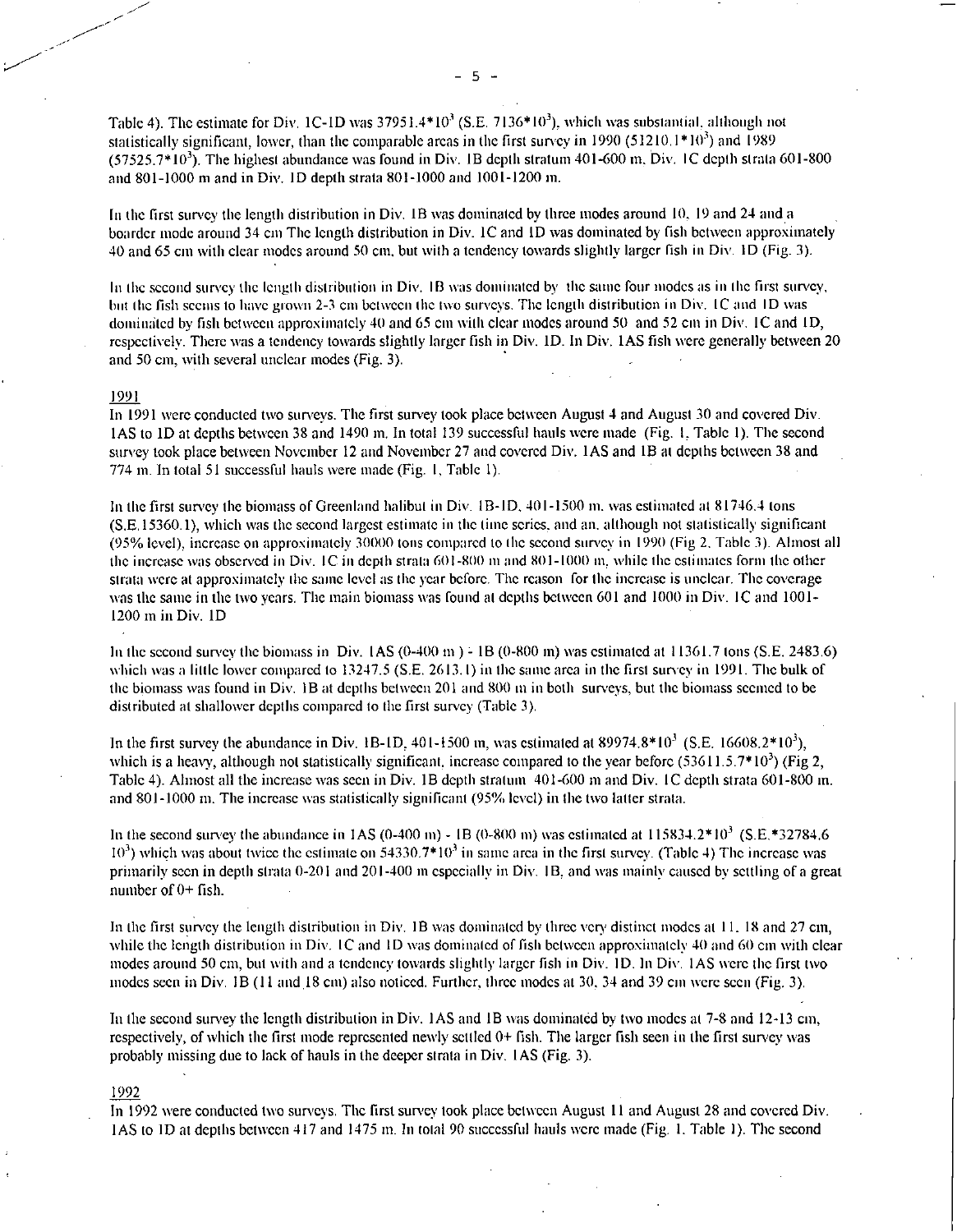survey was conducted between November 25 and December 7 and covered Div. IC-ID at depths between 510 and 1400 m. In total 49 successful hauls were made (Fig. I, Table I). Due to severe damage of the trawl in the second survey , the trawl was replaced at haul 15. Although the two trawls were almost identical there was found a statistically significant difference in the catchability of Greenland halibut in the two trawls (Satani *et al.* MS 1993). All catches after haul 15 are therefor multiplied by 2.4.

In the first survey the biomass of Greenland halibut in Div. 1B-1D, 401-1500 m, was estimated at 72588.6 tons (S.E.15883.2) which was a statistically insignificant drop compared to 81746.4 tons in the first survey in 1991 (Fig 2, Table 3). The decrease was primarily seen in Div. IC depth stratum 601-800 in (statistically significant (95 *"A,* level) and in Div. 1D depth strata 801-1000 m and 1401-1500 m (statistically significant (95 % level), while the estimates were more or less at the same level in the remaining depth strata in. The largest biomasses were found in Div. IC depth stratum 801-1000 m, Div. 1D depth stratum 1001-1200 m and in Div. 1B depth stratum 401-600, m where the biomass estimate was the largest in the time series.

In the second survey the biomass in Div. 1C-1D, 401-1400 m, was estimated at 50863.1 tons (S.E. 11571.2) which was a insignificant drop compared to 59900.9 tons (S.E. 12713.9) in the same area in the first survey in 1992 (Table 3). The bulk of the biomass was found in Div. ID at depths between 1001 and 1401 tn. Generally the biomass was found at greater depths in the second survey compared to the first, probably due to annual migrations and some fish might have migrated into deeper water outside the survey area (Jorgensen 1997a)

In the first survey the abundance in Div. 1B-1D, 401-1500 m, was estimated at  $102325.8*10<sup>3</sup>$  (S.E. 26582.1\*10<sup>3</sup>), which was the second largest estimate in the survey series. The increase in abundance was, however, not statistically significant compared to the  $89974.8*10<sup>3</sup>$  estimated in 1991 Almost all the increase was seen in Div. B depth stratum 401-600, while there was a marked drop in abundance in Div. IC depth stratum 601-800 in. The changes in the other strata were limited. (Fig 2, Table 4).

In the second survey the abundance in Div. 1C- 1D,  $401-1400$  m, was estimated at 58095.6\*10<sup>3</sup>. (S.E. 12215.8\*10<sup>3</sup>) which is at the same level  $(55977.9*10<sup>3</sup>)$  as in same area in the first survey, but the main distribution was deeper and more southerly *i.e.* in Div. 1D at depths between 1001 and 1400 m.

In the first survey the length distribution in Div. 1B was dominated by four distinct modes at 12. 18. 27 and 35 cm, respectively. The length distribution in Div. IC and ID was dominated of fish between approximately 40 and 60 cm with clear modes around 50 cm, however, with and a tendency towards slightly larger fish in Div. ID. The first two modes seen in Div. 1B (12 and 18 cm) was also observed in Div. 1AS. Further. a broad mode around 36-40 cm and a mode at 48 cm were seen (Fig 3).

In the second survey the length distribution in Div. IC was dominated by modes at 38, 40 and 44 cm, while the length distribution in Div. ID was dominated by a single mode around 49 cm, indicating a migration of larger fish towards deeper water compared to the first survey (Fig. 3).

### 1993

The survey was conducted between August 20 and September 8 and covered Div. 1B to 1D at depths between 435 and 1418 m. In total 87 successful hauls were made (Fig. 1. Table I).

The biomass of Greenland halibut in Div. 1B-1D, 401-1500 in, was estimated at 40759.8 tons (S.E. 7108.0) which is a marked, but statistically insignificant, decrease compared to 1992 (72588.6 tons S.F. 15883.2) (Fig. 2. Table 3). The reduction in biomass was seen in almost all depth strata, but it was most pronounced in Div. IC depth stratum 801- 1000 (statistically significant (95 % level). The highest biomass was found in Div. ID depth stratum 1001-1200.

The abundance in Div. 1B-1D, 401-1500 m, was almost halved from  $102325.8*10^3$  (S.E. 26582.1\*10<sup>3</sup>) in 1992 (1) to 55712.0  $10^3$  (S.E. 11620.0  $10^3$ ) in 1993 (statistically insignificant (95 % level)) (Table 4, Fig. 2) The distribution of the abundance resembled the distribution of the biomass, *i.e.* a reduction in almost all depth strata and a significant reduction in abundance in Div. 1C depth stratum 801-1000 m. The highest abundance was observed in Div. 1B depth stratum 401-600 m as in the previous two years.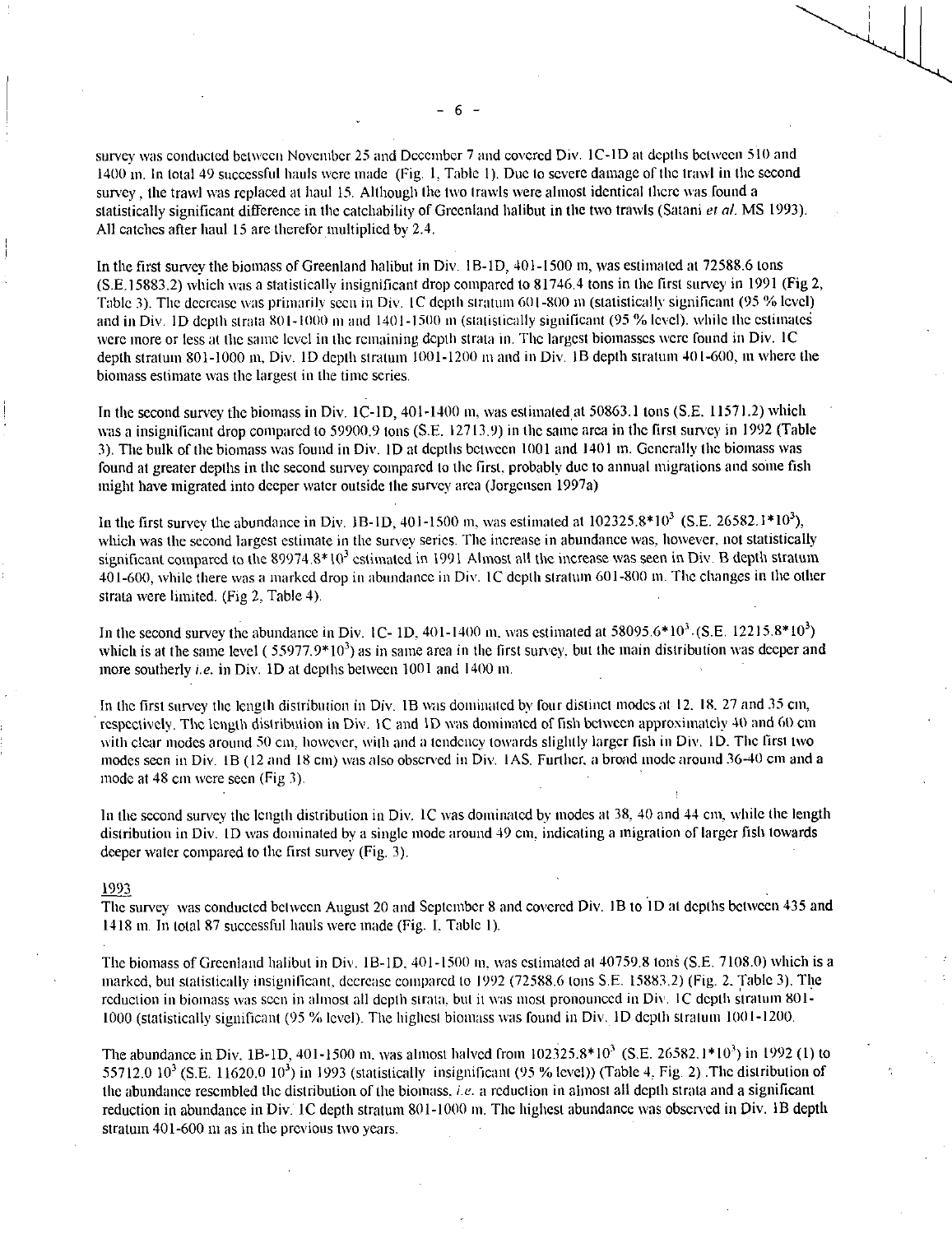In Div. lB the length distribution is dominated by two very distinct modes around 12 and 18 cm. The length distribution in Div. 1C was dominated by fish between 38 and 58 cm with a mode around 48 cm, while the distribution in Div. ID mainly consisted of fish between 40 an 60 cm with a mode around 50 cm (Fig. 3).

### 1994

The survey was conducted between August 2 and August 19 and covered Div. IB to 1D at depths between 439 and 1472 m. In total 80 successful hauls were made (Fig. 1, Table 1).

The decrease in biomass seen since 1991 continued in 1994 and the lowest estimated biomass in the time series was observed. The biomass in Div. IB-ID, 401-1500 in. was estimated at 33958.5 tons (S.E. 7537.6) which was significant (95 % level) lower than the 81746.4 tons (S.E. 15360. I) estimated in 1991, and somewhat lower than the estimate on 40759.8 tons (S.F. 7108) in 1993 (Fig. 2. Table 3). The reduction in biomass was seen in almost all depth strata except Div. IC depth stratum 801-1000 and Div. ID depth strata 1201- 1400 m and 1401-1500 m where small increases were observed. The highest biomass was found in Div: ID depth stratum 1001-1200 as in the previous three years.

The decrease in abundance seen since 1991 continued in 1994 and the estimated abundance in Div. 1B-ID, 401-1500  $\rm m$ , 35853.6\*10<sup>3</sup> (S.E. 8742,5\*10<sup>3</sup>) was significantly (95% level) lower than the estimate from 1991 (89974.8\*10<sup>3</sup> S.E. 16608.2\*10<sup>3</sup>) (Table 4 Fig. 2). (The estimated abundance in 1992 was 102325.8\*10<sup>3</sup> (S.E. 26582.1\*10<sup>3</sup>) but this figure was not significantly different from the 1994 figure). The 1994 estimate was also marked lower than the estimate in 1993 (55712.0\*10<sup>3</sup> S.E. 11620.0\*10<sup>3</sup>). The largest decrease in abundance compared to 1993 was seen in Div. 1B depth stratum 401-600 m, where the lowest abundance seen in the time series was observed. In contradiction to the previous yeas the highest abundance was found in Div. ID depth stratum 1001-1200 and not in Div. 1B depth . stratum 401-600 m.

In Div. 1B the length distribution is dominated by four modes around 12, 18, 24 and 29 cm of which the two first modes have been seen in all surveys. The length distribution in Div. IC was dominated of fish between 38 and 58 cm with a clear mode around 48 cm, while the distribution in ID consisted mainly of fish between 40 and 60 cm with a mode around 50 cm (Fig. 3). •

The age distribution in Div. IB was dominated by fish age I to 4 corresponding to the four modes in the length distribution. The age distribution in Div. 1C was dominated by fish age 6 and 7 where fish age 6 were more frequent compared to 1988 and 1989. In Div. ID the age distribution was dominated by fish between 6 and 8 years and as in Div. IC. The mode in the age distribution had, however, changed a year from age 8 to age 7 compared to the late 80'ies (Fig. 4).

#### 1995

The survey was conducted between August 12 and September I and covered Div. I AS to ID at depths between 422 and 1463 m. In total 91 successful hauls were made (Fig. I. Table 1).

The decrease in biomass seen since 1991 seemed to have stopped in 1995 and the estimated biomass in Div. IB-ID, 401-1500 m, had stabilised at 43408.5 tons (S.E. 9446.8) compared to 33958.5 tons (S.E. 7537.6) in 1994 (Fig. 2 Table 3). The increase in biomass was seen in almost all depth strata except Div. IC depth strata 401-600 in and 1001-1200 in and Div. ID depth stratum 1201- 1400 m, where small decreases were observed. The highest biomass was found in Div. ID depth stratum 1001-1200 as in the previous four years.

The decrease in abundance seen since 1991 also seemed to have stopped in 1995 where the abundance in Div. 1B-1D, 401-1500 m, was estimated at  $63416.2*10^3$  (S.E. 16452.3\*10<sup>3</sup>) which was marked, but not significantly higher, than the estimate from 1994 (35853.6\*10<sup>3</sup> S.E. 8742.5\*10<sup>3</sup>). The increase in abundance was seen in all strata, except Div. ID depth stratum 1201-1400 m. with the highest increase in Div. IB depth stratum 401-600 in, where the highest abundance also was observed. (Table, 4 Fig. 2).

The length distribution in Div. lB was dominated by four modes around 12, 20, 26 and 32 cm of which the two first modes have been seen in all surveys. The length distribution in Div. IC was dominated of fish between 38 and 58 cm with a mode around 48 cm, while the distribution in Div. 1D consisted mainly of fish between 40 and 60 cm with a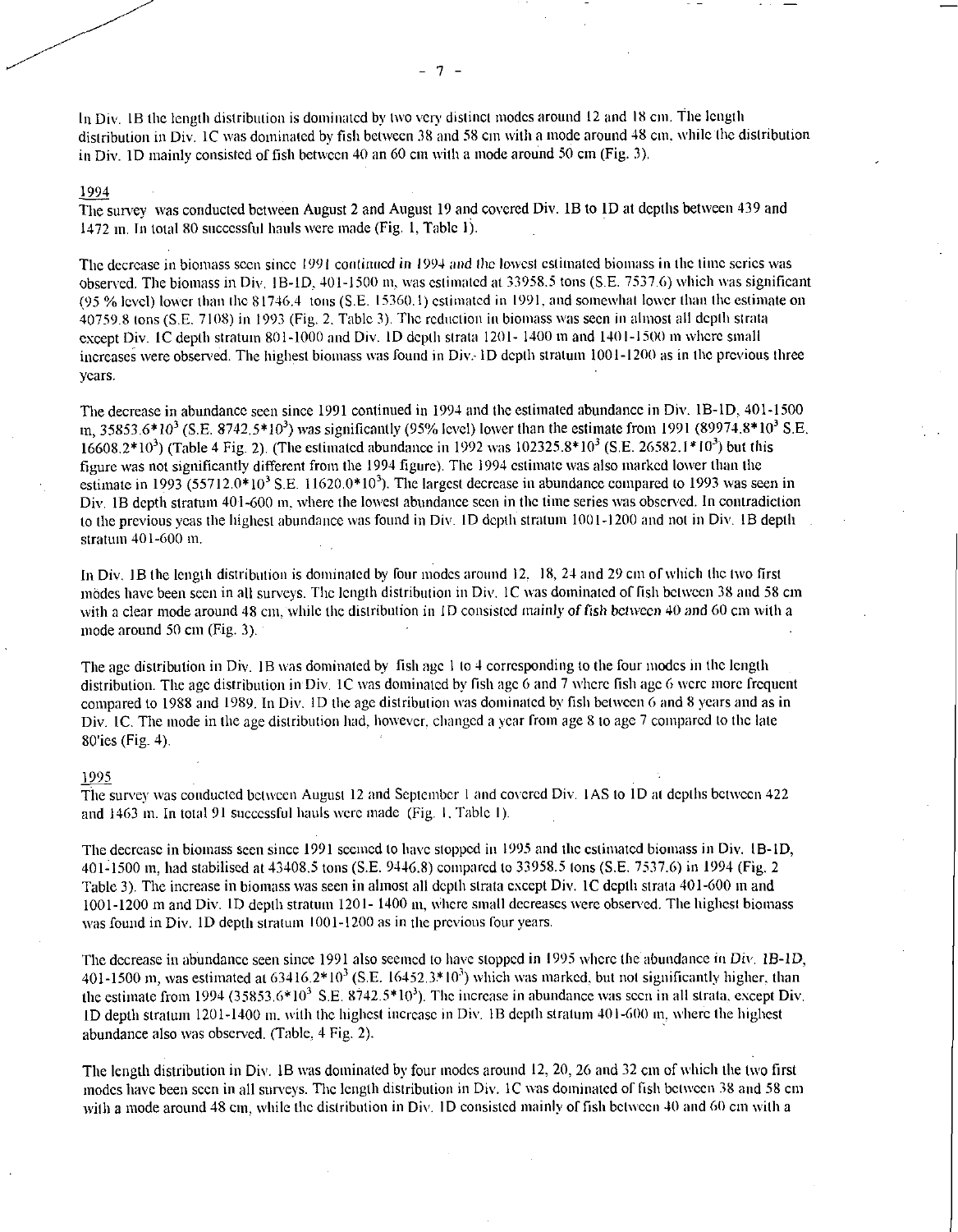mode around 50 cm. The length distribution in Div. 1AS consisted of several more or less-well defined modes at 23, 30, 37, 44, 50, 54, and 59 cm (Fig. 3).

The age distribution in Div. 1B was dominated by fish age 1 to 4 (Fig. 4) corresponding to the four modes in the length distribution (Fig.3). The age distribution in Div. IC was dominated by fish age 7 and the relative importance of age 6 had decreased compared to 1994. In 1988 and 1989 the age distribution was dominated by age 7 and age 8. In 1995 it was still age 7 that was the most dominant but age 6 was now more dominant than age 8. In Div. ID the age distribution was dominated by fish between 6 and 8 years with a clear mode at age 7 and ages 6 and 8 being equally dominant. The same pattern was seen in the late 80'ies, except that it was age 8 that was the most dominant and ages  $7 \div 2$ and 9 were about equally dominant. The age distribution in Div. IAS was dominated of the ages 3 to 8, probably corresponding to the six modes at 30 - 59 cm. Hence the annual increase will be around 5 cm, greatest at the younger ages.

### Sex ratio.

Although varying between years the trends in the sex distribution was the same through the period. The sex ratio was about 50:50 at depths < about 600 in. The percentage of males gradually increased by depth until about 1000 m where males made up around 75 % in Div. 1C and ID, somewhat less in the more northerly Divisions (Table 7). At greater depths the number of males declined gradually by depth and the sex ratio was again about 50:50 at depths above 1400 m. Those differences could be due to different in migration patterns by males and females and by the fact that males are shorter living than females. Catches at great depth were thus dominated by large (old) fish (Jorgensen 1997a).

## Distribution in relation to bottom temperature.

The near bottom temperatures in the survey area ranged between -2.1 and 4.9 °C (Table 8). Temperatures were generally low in shallow waters due to the influence of the cold West Greenland Current. In the northern part of the survey area the temperature was highest on the banks in Div. 1B, 2-3  $^{\circ}$ C, and decreased gradually towards deeper water and against north. In Div. 1C and 1D the temperature increased by depth to 401-600 m  $(3.9 \degree C)$ , and then decreased gradually by depth to about 3.1 °C at 1401-1500 in. In Div. 1E and IF the data were scarce but the temperature was indicated to increase by depth to 4.6-4.8 °C at 401-600 in. In depth strata < 800 in in Div. 1B and IC and < 200 m in Div. ID-1F the range in the temperature is considerable, probably because the West Greenland Current only covered parts of these depth strata *(i.e.* a rather steep temperature gradient within the stratum), and because the extension of the current is varying both within years and between years. In Div. IC at depths > 800 m and in Div. 1D at depths  $> 200$  m the bottom temperatures seemed to be rather constant,  $3-4$  °C. The largest catches (in kg/km<sup>2</sup>)were generally made at temperatures between 3 and 4°C (in Div. 1C and 1D), but a number of relatively good catches were also made at temperatures around 1°C (primarily in Div. 1B but also in I AS) (Fig. 5.) God catches in numbers/km<sup>2</sup> were made in the temperature range 1-4 °C. High concentrations of small fish.  $\leq$  20 cm, were primarily found in shallow cool waters in Div. 1B and 1AS and larger fish, 45-55 cm, were primarily found at depths between 800 and 1200 m in the warmer water in Div. 1C and 1D (Fig. 6).

### Discussion

Greenland halibut was found all over the area surveyed. The largest biomasses were generally found in Div. IC at depths between 601 and 1000 m and in Div. 1D at depths between 801 and 1200 m, where also the highest abundance was found. High abundances were also found in 0-600 m depths in Div. 1B and 1AS. The population in this area consisted mainly of small fish and the abundance was probably severely underestimated, because a large part of the stock was distributed in the water column (Jorgensen 1997b). In Div. 1C and 1D Greenland halibut was scarce at depths < 200 m. This probably also applies to Div. 1E and IF, but the number of hauls were few in the area and it was covered down to about 500 in, only.

The estimated biomass and abundance fluctuated during the period but with a decreasing trend since 1991 coinciding with the increase in the offshore fishery in Div. 0B and IC-ID (Fig. 2). The highest biomass and abundance in the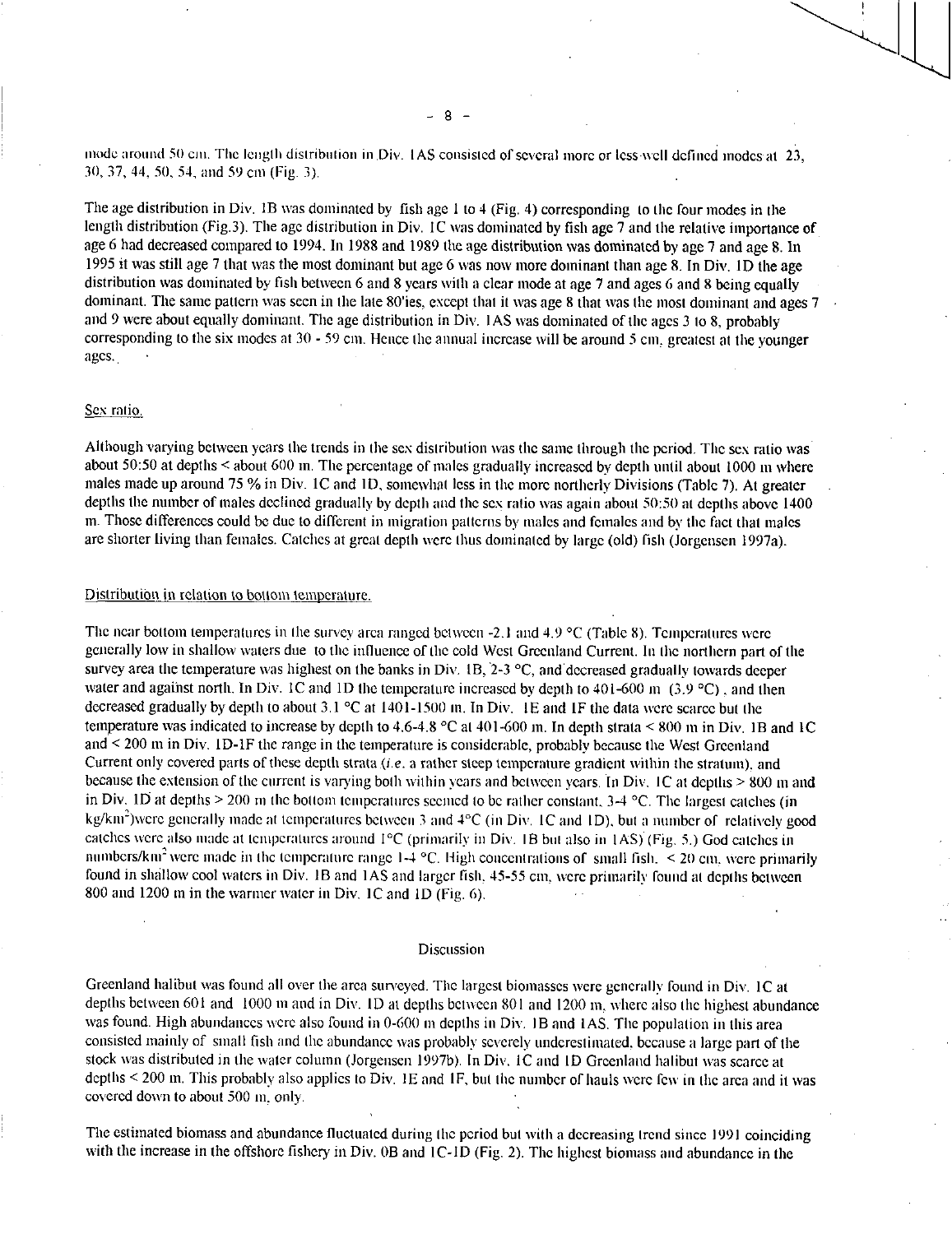time series was observed in 1987, however, as the biomass and abundance at depths  $\geq 1000$  m was estimated by an ANOVA and as 1987 was the first year in the time series the estimate is uncertain. On the other hand the observed biomasses and abundances in all strata at depths < 1000 m were either the highest or among the highest ever observed in the time series. Although Greenland halibut seems to be distributed in the same area year after year during the summertime (Jorgensen 1997a), it can not be excluded that the distribution in 1987 was exceptional.

The biomass and abundance was estimated by the ANOVA in first of all depth stratum 801-1000 m in Div. IB, but also in depth strata 401-800 m in Div. ID. These strata are, however, small and the figures estimated by the ANOVA contributed only little to the total estimates (Tables 3 and 4).

The length and age distribution in Div. IAN (data form 1988 only) was dominated by young fish (1-3 years of age), mainly from depth stratum 201-500 m. There was, however, only a single haul at depths  $> 1000$  m, thus the number of larger/older fish in the area was probably underestimated (Fig. 3 and 4). In Div. 1AS the length distribution was dominated by fish between 10 and 50 cm. but the distribution varied between years, probably reflecting the distribution of the hauls (Table 3), as small fish are found in shallow water and fish are getting larger with increasing depth (Jorgensen 1997a). The length distribution in Div. 1B was dominated by small fish and usually modes around 11, 19 and 26 cm were seen corresponding to ages 1 - 3. In all surveys Div. IC and ID were dominated by fish between 40 and 60 cm with one clear mode around 48:50 cm. Despite the frequent sampling from research catches through the years no growth of year-classes could be observed in the size distributions This could be caused by a migration of larger fish out of the survey area. However, the length distribution in both commercial and trial long line catches showed that larger fish are present in the area, indicating that the lager fish are capable of escaping a bottom trawl towed with 3.5 knots ( Jorgensen 1995, *Jorgensen and* Bech MS 1996). *In* Div. IC and ID *the age distributions*  were dominated by fish age 6-9. From the beginning to the end of the time series there has been a shift towards slightly younger fish, but the age reading in the two periods had been done by two different age readers, which may have influenced the estimated age composition.

The southern part of 1AS and especially the northern part of Div. 1B are considered as the most important nursery areas at West Greenland. This is in accordance with Smidt 1969, although he considered the area west of Disko Island  $(1AS)$  to be by far the most important. Smidt also mentions the area south of Nuuk  $(64°N)$  as an important nursery area, but there has been no indication of small fish in greater numbers. The coverage of the area was, however, poor. During the survey in 1988 a high abundance of small fish in Div. IAN was found. The importance of his area as nursery area is, however, unknown as only one survey has been carried out.

#### Acknowledgment

1 thank scientists from Japan Marine Fishery Resources Research Center and the crew on board *Shinkni Marti,* for assisting in sampling of data and material. Thanks are also extended to P..Kanneworff from Greenland Institute of Natural Resources for valuable comments on a previous version of the manuscript.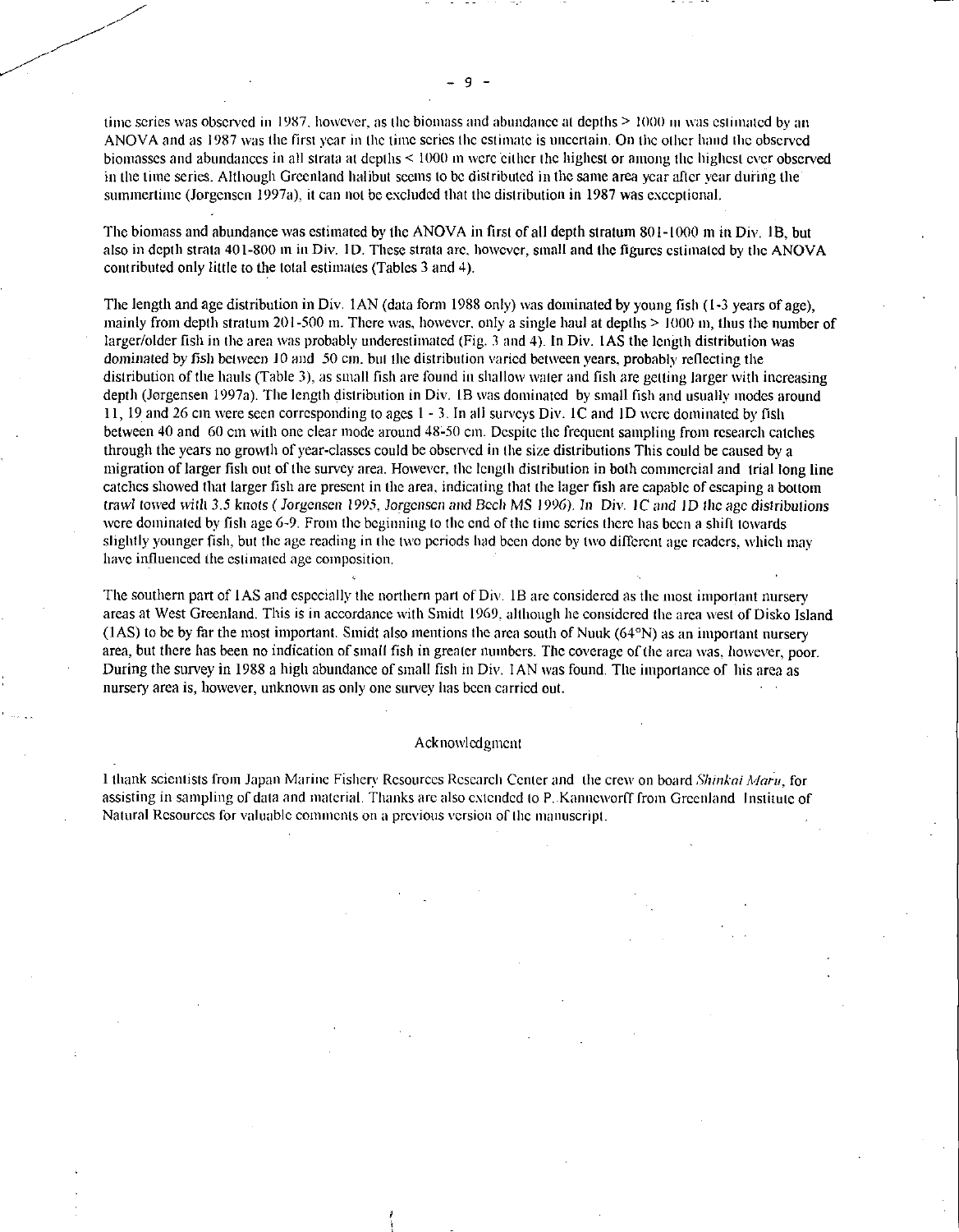## $-10 -$

### References

Jorgensen. 0. A. 1995. A comparison of deep water trawl and long-line research fishing in the Davis Strait. *in:* Deep-Water Fisheries of the North Atlantic Slope, A.G. Hopper (Ed.) Kluwer Academic Publishers, Dordrecht. 235-250.

Jorgensen, 0 A.. 1997a. Movement patterns of Greenland halibut. *Reinhardtius hippoglossoides* (Walbaum.) at West Greenland, as inferred from Trawl Survey Distribution and Size Data.../. *Northiv. All. Fish. Sci.;* 21?:xx-yy.

Jorgensen, O A. 1997b. Pelagic occurrence of Greenland halibut, *Reinhardtius hippoglossoides* (Walbaum) in West<sup>\*</sup> Greenland waters. *J. Northw. Atl. Fish. Sci.*; 21?:xx-yy.

Jorgensen, O.A. MS 1997c Results of the joint Japan Greenland bottom trawl surveys at West Greenland during 1987-1995. Roundnose grenadier *(Coryphaenoides rupestris,* Gunners.) *NAFO SCR Doc.* (This meeting)

Jorgensen, 0. and K. Akimoto. MS 1990. Results of a Stratified Random Bottom Trawl Survey in NAFO Subarea 1 in 1989. *NAFO SCR Doc.* No. 39, Serial No. N1756, 14p. ,

Jorgensen, 0. and K. Akimoto. MS 1991. Results of two Trawl Surveys in NAFO Subarea I in 1990. *NAFO SCR Doc.*  No. 50, Serial No. N1933, 14p,

Jorgensen, O. and G. Bech. MS 1996. Assessment of the Greenland halibut stock component in NAFO Subarea 0 + Divisions 113,1F. *NAPO SCR Doc.* No. 67, Serial No. N2743. 13 p.

Ogawa, M., K. Yokawa and 0. Jorgensen. MS 1994. Results of a Stratified Random Bottom Trawl Survey off West Greenland in 1993. *NAFO SCR Doc.* No. 31, Serial No. N2399, 12p.

Satani, M., S. Kawahara and O. Jorgensen. MS 1993. Results of two Stratified Random Bottom Trawl Surveys off West Greenland in 1992. *NAFO SCR Doc.* No. 58, Serial No. N2241, 12p.

Smidt; E.L.B. 1969. The Greenland halibut, *Reinhardtius hippoglossoides* (Walb.), Biology and Exploitation in Greenland *Waters: Medd. Dawn. Fisk. og -Havunders. N.S.* 6: 79-148.

Yamada, H., K. Okada and 0. Jorgensen. MS I988a. West Greenland Groundfish Biomasses Estimated from a Stratified-random trawl survey in 1987. *NATO SCR Doc.* No. 31. Serial No. N1469, 6p.

Yamada, H., K. Okada and 0. Jorgensen. MS 1988b. Distribution, Abundance, Size Composition of Greenland halibut Estimated from a Stratified-Random Trawl Survey off West Greenland in 1987. *N.,11<sup>2</sup>0 SCR Doc.* No. 34, Serial No. N1473, 6p.

Yano, K. and 0. Jorgensen. MS 1992. Results of two Stratified Random Bottom Trawl Surveys at West Greenland in 1991. *NAFO SCR Doc.* No. 48, Serial No. N2100, 14p.

Yatsu, A. and 0. Jorgensen. MS 1989a. West Greenland Groundfish Biomasses Estimated from a Stratified-random trawl survey in 1988. N4/70 *SCR Doc.* No. 30, Serial No. N1607, 7p.

Yatsu, A. and 0. Jorgensen. MS I989b. Distribution, Abundance, Size, Age, Gonad Index and Stomach Contents of Greenland halibut *(Reinhardtius hippoglossoides)* off West Greenland in September/October 1988. NAFO SCR Doc. No. 31, Serial No. N1606, 12p.

Yokawa, K., H. Shimizu, 0. Jorgensen and H. Yamada. MS 1995. Results of a Stratified Random Bottom Trawl Survey off West Greenland in 1994. *NAFO SCR Doc.* No. 23, Serial No. N2531, 12p.

Yokawa, K., I. Konya and 0. Jorgensen. MS 1996, Results of a Stratified Random Bottom Trawl Survey off West Greenland in 1995. NAFO *SCR Doc.* No. 29. Serial No. N2702. I2p.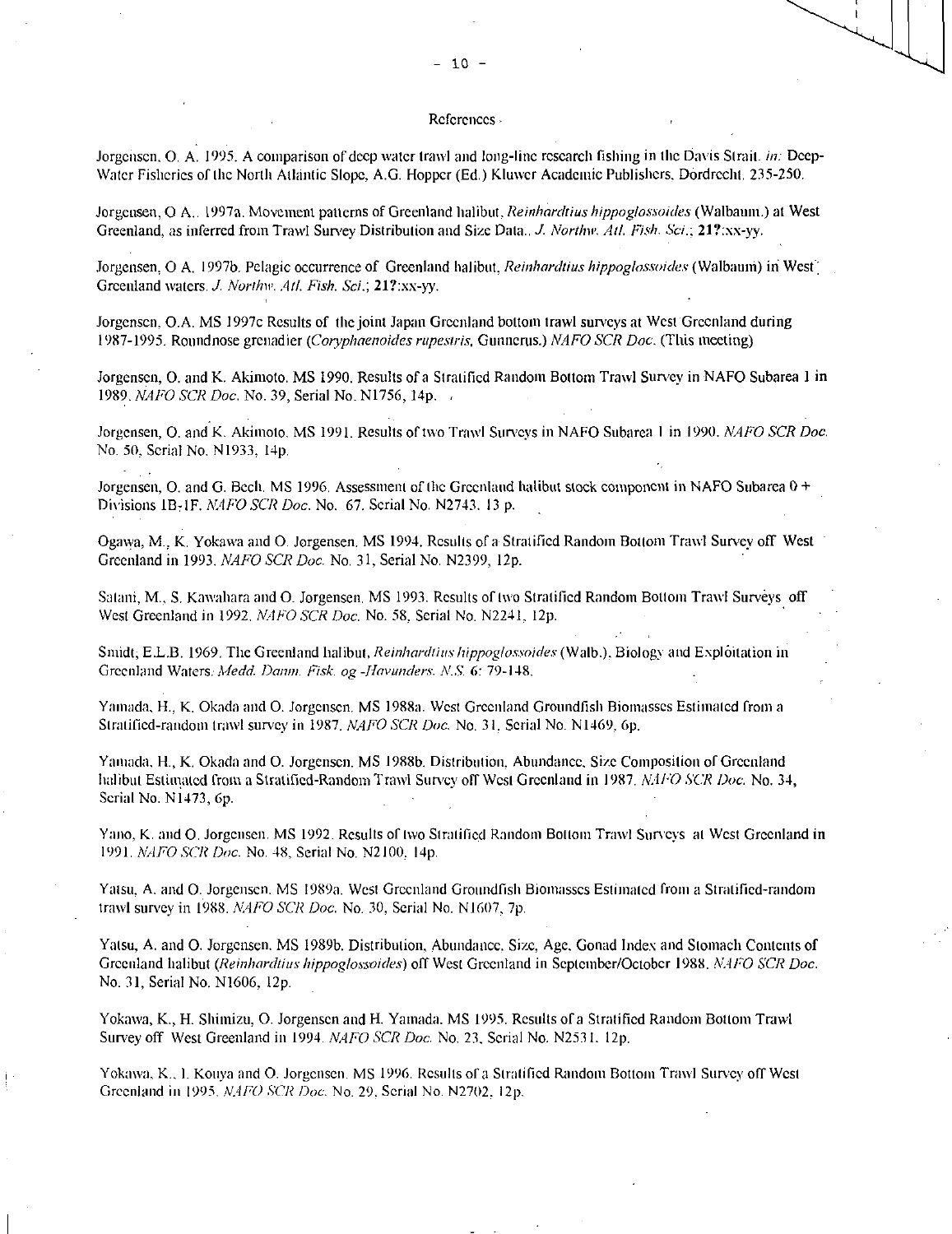| Year/<br>cruise | Hauls<br>no of | Area                                            | NAFO<br>div. | Depth<br>range (m) | Date              |
|-----------------|----------------|-------------------------------------------------|--------------|--------------------|-------------------|
| 1987            | 117            | 59°27'N-69°57'N                                 | $1A-1F$      | $34 - 998$         | Jul. 15 - Aug. 13 |
| 1988            | 109            | $63^{\circ}06'$ N-72°51'N                       | $1A-1D$      | $259 - 1402$       | Sep. 12 - Nov. 11 |
| 1989            | 61             | $63^{\circ}03'$ N-65°43'N                       | $1C-1D$      | 494 - 1497         | Apr. 30 - May 17  |
| 1990 1          | 75             | $63^{\circ}05'$ N-68°26'N                       | $1B-1D$      | 149 - 1482         | Jun. 9 - Jun. 22  |
| 1990 2          | 87             | $63^{\circ}11'$ N-69°42'N                       | 1A-1D        | 422 - 1467         | Aug. 27 - Sep. 12 |
| 1991 1          | 139            | 63°07'N-69°57'N                                 | $IA$ - $ID$  | $38 - 1490$        | Aug. 4 - Aug. 30  |
| 1991 2          | 51             | $66^{\circ}21^{\circ}N - 69^{\circ}57^{\circ}N$ | $1A-1B$      | $38 - 774$         | Nov. 12 - Nov. 27 |
| 1992            | 90             | $63^{\circ}04'$ N-69°45'N                       | 1A-1D        | $417 - 1475$       | Aug. 11 - Aug. 28 |
| 1992 2          | 49             | $63^{\circ}10'$ N-66 $^{\circ}11'$ N            | $IC-1D$      | $510 - 1400$       | Nov. 25 - Dec. 7  |
| 1993            | 87             | $63^{\circ}11'$ N-68°25'N                       | 1B-1D        | $435 - 1418$       | Aug. 20 - Sep. 8  |
| 1994            | 80             | 63°08'N-68°21'N                                 | 1B-1D        | 439 - 1472         | Aug. 2 - Aug. 19  |
| 1995            | 91             | 63°06'N-69°46'N                                 | $1A$ - $1D$  | $422 - 1463$       | Aug. 12 - Sep. 1  |
| Total           | 1036           | 59°27'N-72°51'N                                 | $1A-1F$      | $34 - 1497$        | Apr. 30 - Dec. 7  |

Table I. Year and cruise number, number of hauls, area covered, depth range and period covered in the joint Japan Greenland surveys at West Greenland.

Table 2. Areas (km<sup>2</sup>) by NAFO Division and depth stratum (m). 1AN: 201-500 m, 501-1000 m 1001-1500 m

|       |       |         |         |         | Depth stratum (m) |          |          |       |
|-------|-------|---------|---------|---------|-------------------|----------|----------|-------|
| Divi- | - ا   | $201 -$ | $401 -$ | $601 -$ | $801 -$           | $1001 -$ | $1201 -$ | 1401- |
| sion  | 200   | 400     | 600     | 800     | 1000              | 1200     | 1400     | 1500  |
| 1AN   | 10102 | 35367   |         | 17592   |                   |          | 4894     |       |
| 1AS.  | 8523  | 13562   | 1370    | 828     | 919               | 1441     | 1092     | 516   |
| 1B    | 23815 | 19052   | 5376    | 3716    | 671               | 63       |          | ۰     |
| 1C    | 17196 | 5314    | 3366    | 16120   | 6066              | 611      |          | ۰     |
| 1D    | 8921  | 3562    | 903     | 1940    | 3874              | 10140    | 6195     | 3091  |
| IE    | 7871  | 2000    | 329     | 341     | 325               |          |          |       |
| ١F    | 8808  | 3330    | 1211    |         | 1156              |          |          |       |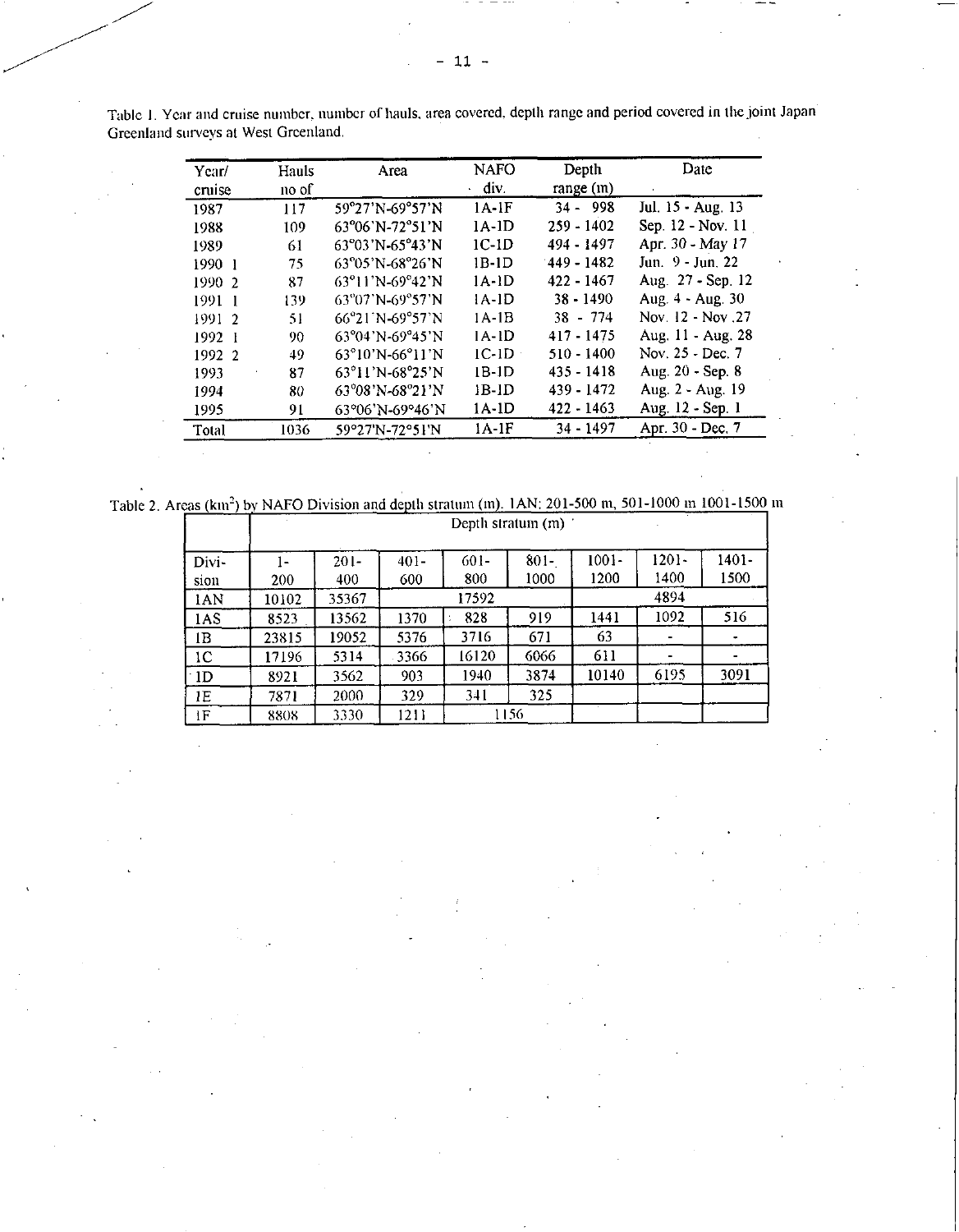| l                                                                       |                                                      |
|-------------------------------------------------------------------------|------------------------------------------------------|
|                                                                         |                                                      |
| h circum veger and cruise pumber. Riomacc figures in bold are ectimated |                                                      |
|                                                                         | regreement hotmoon biomoon ond S. E. (coe text)<br>I |
|                                                                         |                                                      |
|                                                                         |                                                      |
| $\text{or } (S.E.)$ by NAFO Division                                    |                                                      |
| これのする しょうかん                                                             | i<br>T                                               |
| į                                                                       |                                                      |
| ;<br>;<br>$\ddot{\cdot}$                                                | an tructured ANOVA and S E in hold are settimored    |
|                                                                         |                                                      |
| יק<br>קובודי                                                            |                                                      |
|                                                                         |                                                      |

|                 | an two-way ANOVA and S.E.                           |                                                           | in bold are estimat                 |                                                         |                                            |                                     | ed from a regression between biomass and S.E. (see text). |                     |                          |                              |                                 |                                                                                        |                                                 |  |
|-----------------|-----------------------------------------------------|-----------------------------------------------------------|-------------------------------------|---------------------------------------------------------|--------------------------------------------|-------------------------------------|-----------------------------------------------------------|---------------------|--------------------------|------------------------------|---------------------------------|----------------------------------------------------------------------------------------|-------------------------------------------------|--|
|                 |                                                     | $\frac{1}{96}$                                            | 1988                                | $\frac{1985}{2}$                                        |                                            |                                     |                                                           |                     | §                        | 1992                         | 1993                            | 1994                                                                                   | 1995                                            |  |
| <b>IAS</b><br>ă | $\overline{\mathrm{Depth}\,(\mathrm{m})}$<br> §<br> |                                                           |                                     |                                                         |                                            |                                     |                                                           | M                   |                          | Z                            |                                 |                                                                                        |                                                 |  |
|                 |                                                     | $rac{64}{845}$                                            |                                     |                                                         |                                            |                                     | 3/5.0<br>9.9                                              | 3/18.2<br>26.2      |                          |                              |                                 |                                                                                        |                                                 |  |
|                 | $\frac{1}{201-400}$                                 | 9/1334<br>441.6                                           |                                     |                                                         |                                            |                                     | 15/207.8<br>522.8                                         | 11/271.3<br>517.8   |                          |                              |                                 |                                                                                        |                                                 |  |
|                 | 401-600                                             | 481.4<br>2/66                                             | 239.5<br>1/52.7                     |                                                         |                                            | 156.8<br>2/66.1                     | 3/184.0<br>429.6                                          |                     | 20.7<br>793              |                              |                                 |                                                                                        |                                                 |  |
| $\epsilon$      | 601-800                                             |                                                           |                                     |                                                         |                                            |                                     | 1/308.8<br>1403.5                                         |                     | 1/116.6<br>529.9         |                              |                                 |                                                                                        |                                                 |  |
|                 | 801-1000                                            |                                                           | 3302.6                              |                                                         |                                            | 2/498.6<br>1355.1                   | 1969.6<br>1/433.3                                         |                     | 1/469.3<br>2133.2        |                              |                                 |                                                                                        | $\frac{2145}{2222}$                             |  |
|                 | 1001-1200                                           |                                                           |                                     |                                                         |                                            | 1234.8<br>1/271.7                   |                                                           |                     |                          |                              |                                 |                                                                                        | 2/155.2<br>206.5                                |  |
|                 | 1201-1400                                           |                                                           | 2/165.3<br>601.7                    |                                                         |                                            | 331.9<br>1/73.0                     | 3773                                                      |                     | 1907.8<br>1/419.7        |                              |                                 |                                                                                        |                                                 |  |
|                 | 1400-1500                                           |                                                           |                                     |                                                         |                                            |                                     |                                                           |                     | 1/15.4<br>70.0           |                              |                                 |                                                                                        |                                                 |  |
| 兽               | 0.200                                               | 20.9                                                      |                                     |                                                         |                                            |                                     | 3/24.1<br>29.3                                            | 8/164.7<br>269.9    |                          |                              |                                 |                                                                                        |                                                 |  |
|                 | 201-400                                             | 14/866.8<br>$\frac{1513}{3349}$                           |                                     |                                                         |                                            |                                     | 22/551.0<br>2477.3                                        | 21/1052.2<br>5061.3 |                          |                              |                                 |                                                                                        |                                                 |  |
|                 | 401-600                                             | 5564.4<br>5/1266.8                                        | $\frac{30135}{2774.8}$              |                                                         | 3541.4<br>7/650.1                          | 3051.6<br>8/5203                    | 8/1109.1<br>5745.2                                        | 3538.4              | 9/2171.9<br>7439.1       |                              | 7/1339.0<br>4678.8              | 1605.9<br>8/415.7                                                                      | <b>1641/6</b><br>4013.4                         |  |
|                 | 601-800                                             | 3/810.9<br>4548.3                                         | 3553.7<br>3/1284.7<br>557.2         |                                                         |                                            | 3/5474<br>$\frac{1}{38717}$         | 4463.0<br>3/716.1                                         | 2/273.3<br>1948.1   | 4033.8<br>4/730.1        |                              | 3/577.2<br>1951.9               | 4/199.1<br>339.2                                                                       | 920.9                                           |  |
|                 | 801-1000                                            | $\frac{1033.4}{727.3}$                                    | 1/122.6                             |                                                         |                                            | 1/176.6<br>802.9                    | 1/242.8<br>1103.5                                         |                     | 1125.3<br>747.6          |                              | 620.8                           | 151.6<br>133.4                                                                         | S/279.6<br>394.9<br>/86.9                       |  |
| $\overline{c}$  | 0.200                                               | 10/14.4<br>$\overline{173}$                               |                                     |                                                         |                                            |                                     |                                                           |                     |                          |                              |                                 |                                                                                        |                                                 |  |
|                 | 201-400                                             | 6/118.2<br>214.2                                          |                                     |                                                         |                                            |                                     | $\ddot{\phantom{0}}$                                      |                     |                          |                              |                                 |                                                                                        |                                                 |  |
|                 | 401-600                                             | $\frac{1}{8381}$                                          | $\overline{152.5}$<br>5/60.7        | 4/107.3<br>570.3                                        | 5/307.7<br>1956.4                          | 339.4                               | 5/156.1<br>672.2                                          |                     | 5/433.9<br>853.5         | 2/15.0<br>506.7              | 630.7                           | 4/141.4<br>154.8                                                                       | 3/67.2<br>129.2                                 |  |
|                 | 601-800                                             | 8/2909.0<br>3/299.2                                       | 8/1434.9<br>10324.2                 | $\frac{4415.0}{2}$                                      | 13/1775.3<br>12450.9                       | $\frac{63040}{16/756}$              | 6/1602.0<br>14163.7                                       |                     | 20/828.0<br>6824.1       | 14/419.4<br>4579.3           | 22461.3<br>42622<br>5059.6      | 16/520.6<br>$\frac{1}{2193.7}$                                                         | 16/628.2<br>5180.2                              |  |
|                 | 801-1000                                            | 23474.5<br>5/6946.7                                       | 11/1310.0<br>8704.1                 | $\frac{104543}{6263.0}$<br>$\frac{6753}{900.3}$         | 13/3272.5<br>1161.0                        | 11/1046.0<br>6255.2                 | 11/373.4<br>20079.9                                       |                     | 20488.6<br>7/4785.9      | 8/912.3<br>4054.0            | 9/683.1<br>3887.1               | 6814.7                                                                                 | 14/1531.0<br>7625.6                             |  |
|                 | $1001 - 1200$                                       | 4464.1<br>.982.1                                          | $\frac{11286}{2675.1}$              |                                                         | 969.9<br>2/53.0                            | 1907.7<br>2/254.3                   | 2/202.5<br>1786.1                                         |                     | $\frac{1061.4}{2/186.7}$ | 1276.9                       | 19214<br>2/445.0                | 10/2666.5<br>2014.3<br>2/261.5                                                         | $\begin{array}{c} 1771.0 \\ 0.1772 \end{array}$ |  |
| $\overline{a}$  | $0 - 200$                                           | 5/0.0<br>$\frac{6}{3}$                                    |                                     |                                                         |                                            |                                     | ÷                                                         |                     |                          |                              |                                 |                                                                                        |                                                 |  |
|                 | 201400                                              |                                                           |                                     |                                                         |                                            |                                     |                                                           |                     |                          |                              |                                 |                                                                                        |                                                 |  |
|                 | 401-600                                             | $\frac{12.7}{3/9.9}$<br>3/9.9<br>81.9                     | 237.4<br>/52.2                      | $\frac{2146}{27145.0}$                                  | $125.0$<br>$2/5.5$                         | 1/54.9<br>749.7                     | 2/27.8<br>27.8                                            |                     | 2/254.9<br>295.1         | 1/32.5<br>147.5              | 2/272<br><b>EFEE</b>            | 127.6<br>78.1                                                                          | 176.6<br><b>138.9</b>                           |  |
|                 | 601-800                                             | 3748.5<br>1/824.7                                         | 3843.4<br>405.5                     | 1/60.0                                                  | 3/124.9<br>1933.6                          | 1/521.6<br>2370.7                   | 3/170.5<br>1220.7                                         |                     | 3/268.5<br>714.4         | 2/270.7<br>$\frac{1}{417}$   | 1370.8<br>/301.6                | 2/146.2<br>646.4                                                                       | 1395.4<br>/307.0                                |  |
|                 | 801-1000                                            | 7340.6<br>6/1303.8                                        | 5735.6                              | 2015.2                                                  | 4/3242.2<br>8155.9                         | 1/955.9<br>4189.5                   | 5/3369.0<br>8910.0                                        |                     | 4/2472.8<br>6326.1       | 2285.3<br>3/531.2            | 7/500.6<br>3213.2               |                                                                                        | 8/1034.9<br>4098.0                              |  |
|                 | 1001-1200                                           | 29794.4<br>6554.8                                         | 12834.5<br>17/1428.5                | 2686.3<br>14/3468.2<br>17/636.1<br>14/488.5<br>14/488.5 | 4/2394.9<br>18816.7                        | 20/1830.2<br>15523.2                | 15/1979.3<br>16863.3                                      |                     | 16/2134.2<br>16638.6     | 12/4066.4<br>19846.9         | 11967.9                         | $\begin{array}{r} \hline 2624.1 \\ 4298.7 \\ 1129.3 \\ 141550.3 \\ 5211.0 \end{array}$ | 15/1415.9<br>11550.2                            |  |
|                 | $1201 - 1400$                                       | $\begin{bmatrix} 133.4 \\ 2713.3 \\ 2713.3 \end{bmatrix}$ | $\frac{11/485.3}{1886.4}$<br>8676.4 |                                                         | 9/1613.6<br>$rac{1}{2}$                    | 5520.6                              | 10/1758.7<br>5.084.5                                      |                     | 0.643111<br>6679.1       | 17748.8                      | 11/1101.4<br>19/12/28           | 13/935.1                                                                               | 13/928.7<br>2024.1<br>$\frac{1}{4129.0}$        |  |
|                 | 1400-1500                                           | 2029.0<br>/446.4                                          | 1/415.0                             |                                                         |                                            | $\frac{47200.5}{11.38.1}$           | 2/652.8<br>1626.5                                         |                     | 1/19.7<br>$ \tilde{z} $  |                              | $\tilde{z}$<br>0                | <br> र                                                                                 |                                                 |  |
|                 | $\frac{1}{2}$ and $\frac{1}{2}$<br>401-1500         | 115158.5<br>31/25366.9                                    | 58647.2<br>83/9133.9                | $\frac{3/2746.7}{69085.6}$                              | 1782.0<br>3/676.5<br>66320.3<br>75/14/16.2 | $\frac{2/325.5}{51744.3}$ 81/9286.7 | 83/15360.1<br>81746.4                                     |                     | 72588.6<br>84/15883.2    | $\frac{50863.1}{49/11571.2}$ | 87/7108.0<br>$\frac{1}{107598}$ | 80/7537.6<br>37341.0                                                                   | 87/9446.8<br>2/1258.4                           |  |

 $\hat{\mathcal{S}}$ 

 $\hat{\mathcal{L}}$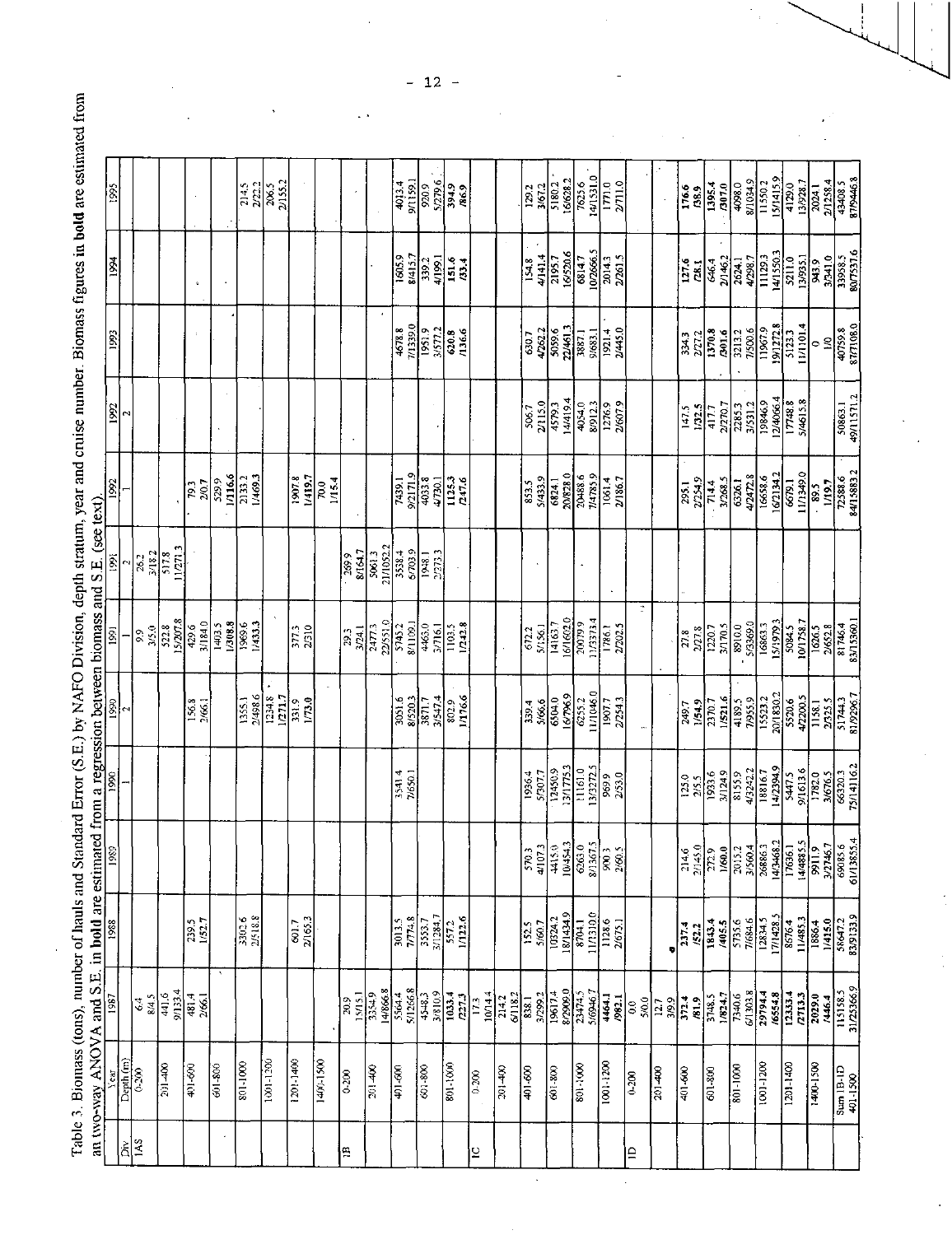Table 4. Abundance (.000) and Standard Error (S.E.) by NAFO Division, depth stratum, year and cruise number. Abundance figures in bold are estimated from an two-way

 $\ddot{\phantom{0}}$ 

 $\begin{array}{c} 1 \\ 1 \\ 2 \\ 3 \end{array}$ 

| $\frac{1}{995}$                                                                               |                      |                  |                   |                        |                                                                                                                                      |          |                        | $\frac{1}{322}$ |                      |                          |                    |                                                    | 26689.7<br>8538.4<br>1017.3<br>1017.3       |                       |         | 805.7                          |                      | $\frac{3311}{756}$ | <u>ါစီမျှ</u><br>အေးအိုး<br>အိုးအိုး                                                                                                                                                                                                                                                          |                      |                        | 676.6                     | 411.3   | <b>98.7</b><br>1319.2  | 316.6                                                                                                                                                                                                                                                                                                                                                                                                                  |                                                 |               |                   | $\begin{array}{ l l }\hline 0 & 0 & 0 & 0 \\ \hline 0 & 0 & 0 & 0 \\ 0 & 0 & 0 & 0 \\ 0 & 0 & 0 & 0 \\ 0 & 0 & 0 & 0 \\ 0 & 0 & 0 & 0 \\ 0 & 0 & 0 & 0 \\ 0 & 0 & 0 & 0 \\ 0 & 0 & 0 & 0 \\ 0 & 0 & 0 & 0 \\ 0 & 0 & 0 & 0 \\ 0 & 0 & 0 & 0 & 0 \\ 0 & 0 & 0 & 0 & 0 \\ 0 & 0 & 0 & 0 & 0 \\ 0 & 0 & 0 & 0 & 0 \\ 0 & 0 & 0 & 0 &$ | $\sqrt{1214}$       | $\frac{7665}{634162}$                                                                                                                                                                                                                                                                |
|-----------------------------------------------------------------------------------------------|----------------------|------------------|-------------------|------------------------|--------------------------------------------------------------------------------------------------------------------------------------|----------|------------------------|-----------------|----------------------|--------------------------|--------------------|----------------------------------------------------|---------------------------------------------|-----------------------|---------|--------------------------------|----------------------|--------------------|-----------------------------------------------------------------------------------------------------------------------------------------------------------------------------------------------------------------------------------------------------------------------------------------------|----------------------|------------------------|---------------------------|---------|------------------------|------------------------------------------------------------------------------------------------------------------------------------------------------------------------------------------------------------------------------------------------------------------------------------------------------------------------------------------------------------------------------------------------------------------------|-------------------------------------------------|---------------|-------------------|------------------------------------------------------------------------------------------------------------------------------------------------------------------------------------------------------------------------------------------------------------------------------------------------------------------------------------|---------------------|--------------------------------------------------------------------------------------------------------------------------------------------------------------------------------------------------------------------------------------------------------------------------------------|
| 194                                                                                           |                      |                  |                   |                        |                                                                                                                                      |          |                        |                 |                      |                          |                    |                                                    | 8114.7<br>2314.7<br>843.2                   |                       | 466.7   | $\overline{\frac{29.7}{57.5}}$ |                      |                    | $\begin{array}{r} 778.3 \\ 778.1 \\ 778.4 \\ 886.3 \\ 862.3 \\ 1010.6 \\ 1121.8 \\ 1121.8 \\ 1121.8 \\ 1121.8 \\ 1131.8 \\ 1131.8 \\ 1131.8 \\ 1131.8 \\ 1131.8 \\ 1131.8 \\ 1131.8 \\ 1131.8 \\ 1131.8 \\ 1131.8 \\ 1131.8 \\ 1131.8 \\ 1131.8 \\ 1131.8 \\ 1131.8 \\ 1131.8 \\ 1131.8 \\ 1$ |                      |                        |                           |         |                        | 116.8                                                                                                                                                                                                                                                                                                                                                                                                                  |                                                 |               |                   | $\begin{array}{c} \begin{array}{c} \begin{array}{c} \text{13.3} \\ \text{14.3} \end{array} \\ \begin{array}{c} \text{14.3} \\ \text{14.3} \end{array} \\ \begin{array}{c} \text{14.3} \\ \text{14.3} \end{array} \\ \begin{array}{c} \text{14.3} \\ \text{14.3} \end{array} \end{array} \end{array}$                               | $\frac{32}{3}$      | 35853.6<br>8742.5<br>57.4                                                                                                                                                                                                                                                            |
| 1993                                                                                          |                      |                  |                   |                        |                                                                                                                                      |          |                        |                 |                      |                          |                    |                                                    | 19797.9<br>STR.5<br>7711.7                  |                       | 631.7   | $\frac{14}{151}$               |                      |                    | $\frac{10071}{2415}$                                                                                                                                                                                                                                                                          | <b>\$040</b>         | $\frac{4164.0}{592.1}$ |                           | 426.3   |                        | $\frac{1029}{1417.6}$                                                                                                                                                                                                                                                                                                                                                                                                  | 2984.1<br>433.0                                 |               |                   | $\frac{1}{3}$                                                                                                                                                                                                                                                                                                                      | $\circ$             | 55712.0<br>11620.0                                                                                                                                                                                                                                                                   |
| 1992                                                                                          | $\sim$               |                  |                   |                        |                                                                                                                                      |          |                        |                 |                      |                          |                    |                                                    |                                             |                       |         |                                |                      |                    | $rac{271}{87715}$                                                                                                                                                                                                                                                                             | $\frac{1394}{57176}$ |                        |                           |         |                        | $\frac{132.6}{1166.3}$ $\frac{11.6}{718.3}$ $\frac{11.6}{133.3}$ $\frac{132.4}{532.4}$                                                                                                                                                                                                                                                                                                                                 | 29943<br>539.4                                  |               | 20039<br>3973.8   | 17381.4<br>4229.5                                                                                                                                                                                                                                                                                                                  |                     | 58095.6                                                                                                                                                                                                                                                                              |
| $\frac{8}{2}$                                                                                 |                      |                  |                   | 135.2<br>276.1         | 1521.9                                                                                                                               |          | $\frac{363}{2248}$     |                 | $\frac{19842}{4762}$ | $\frac{1}{1115}$<br>26.8 |                    |                                                    | 1.588.1<br>1.588.2<br>6749.4                |                       | 988.8   | 4208.4                         |                      |                    | 182.0<br>1264.3<br>8428.8                                                                                                                                                                                                                                                                     | 1943.5<br>862.3      |                        | 4375.3<br>918.4<br>171.1  |         |                        | 874.6<br>779.7<br>928.6<br>386.6                                                                                                                                                                                                                                                                                                                                                                                       | 3383<br>2562.8<br>25550                         |               | 1582.6            | 4818.2                                                                                                                                                                                                                                                                                                                             |                     | $\begin{array}{r} 83.3 \\ 29.0 \\ \hline 10232.8 \\ 26582.1 \end{array}$                                                                                                                                                                                                             |
| 1991                                                                                          |                      | 1317.6<br>326.1  | 6148.0<br>1868.6  |                        |                                                                                                                                      |          |                        |                 |                      |                          | 24330.6<br>14077.1 | \$413.8<br>10802.1<br>10803.57<br>1385.0<br>1385.0 |                                             |                       |         |                                |                      |                    |                                                                                                                                                                                                                                                                                               |                      |                        |                           |         |                        |                                                                                                                                                                                                                                                                                                                                                                                                                        |                                                 |               |                   |                                                                                                                                                                                                                                                                                                                                    |                     |                                                                                                                                                                                                                                                                                      |
|                                                                                               |                      | $149.7$<br>115.1 |                   | 761.6<br>835.1<br>1962 | $\frac{1}{2}$<br>$\frac{1}{2}$<br>$\frac{1}{2}$<br>$\frac{1}{2}$<br>$\frac{1}{2}$<br>$\frac{1}{2}$<br>$\frac{1}{2}$<br>$\frac{1}{2}$ |          |                        |                 | 613.2                |                          |                    | 6318<br>492.5<br>20171.7<br>6216.1                 | 73014.7                                     |                       | 1290.1  | $\frac{1374}{321.0}$           |                      |                    | $\frac{938.4}{16235.2}$                                                                                                                                                                                                                                                                       | 1604.5               |                        |                           |         |                        | $\begin{array}{ l }\n\hline\n1631 \\ 241 \\ 281 \\ 1081 \\ 281 \\ 201 \\ 202\n\end{array}$                                                                                                                                                                                                                                                                                                                             | 7245.2<br>2262.3<br>11658.5<br>1395.5           |               |                   | 3459.8                                                                                                                                                                                                                                                                                                                             |                     | $\frac{6747}{2707}$<br>$\frac{2707}{899748}$                                                                                                                                                                                                                                         |
|                                                                                               |                      |                  |                   | 770.8                  |                                                                                                                                      |          | $\frac{1984.6}{785.8}$ |                 | $\frac{33}{25}$      |                          |                    |                                                    | 9794<br><u>170745</u><br>1907188.1<br>189.1 |                       |         |                                |                      |                    |                                                                                                                                                                                                                                                                                               |                      |                        |                           |         |                        | $\begin{array}{l l} \frac{13}{12} \cdot \frac{13}{12} \cdot \frac{13}{12} \cdot \frac{13}{12} \cdot \frac{13}{12} \cdot \frac{13}{12} \cdot \frac{13}{12} \cdot \frac{13}{12} \cdot \frac{13}{12} \cdot \frac{13}{12} \cdot \frac{13}{12} \cdot \frac{13}{12} \cdot \frac{13}{12} \cdot \frac{13}{12} \cdot \frac{13}{12} \cdot \frac{13}{12} \cdot \frac{13}{12} \cdot \frac{13}{12} \cdot \frac{13}{12} \cdot \frac$ |                                                 |               |                   |                                                                                                                                                                                                                                                                                                                                    |                     | $\frac{13.4}{536115}$                                                                                                                                                                                                                                                                |
| 1990                                                                                          |                      |                  |                   |                        |                                                                                                                                      |          |                        |                 |                      |                          |                    |                                                    | 9852.2<br>2561.2                            |                       |         |                                |                      |                    |                                                                                                                                                                                                                                                                                               |                      |                        |                           |         |                        |                                                                                                                                                                                                                                                                                                                                                                                                                        |                                                 |               |                   |                                                                                                                                                                                                                                                                                                                                    |                     | $\frac{2716}{610623}$                                                                                                                                                                                                                                                                |
|                                                                                               |                      |                  |                   |                        |                                                                                                                                      |          |                        |                 |                      |                          |                    |                                                    |                                             |                       |         |                                |                      |                    |                                                                                                                                                                                                                                                                                               |                      |                        |                           |         |                        |                                                                                                                                                                                                                                                                                                                                                                                                                        |                                                 |               |                   |                                                                                                                                                                                                                                                                                                                                    |                     | $\begin{array}{r} 11.21 & 11.68 \\ 11.21 & 11.68 \\ 11.21 & 11.68 \\ 11.21 & 11.68 \\ 11.21 & 11.68 \\ 11.21 & 11.68 \\ 11.21 & 11.68 \\ 11.21 & 11.68 \\ 11.21 & 11.68 \\ 11.21 & 11.68 \\ 11.21 & 11.68 \\ 11.21 & 11.68 \\ 11.21 & 11.68 \\ 11.21 & 11.68 \\ 11.21 & 11.68 \\ 11$ |
|                                                                                               |                      |                  |                   | 455.5<br>109.3         |                                                                                                                                      |          | S22.7<br>565.0         |                 | $\frac{1423}{1050}$  |                          |                    |                                                    | 19532.2                                     | $\frac{82715}{41348}$ | 1765.0  | $\frac{503}{1368}$             |                      |                    | $\frac{342.0}{13446.4}$                                                                                                                                                                                                                                                                       | 7688.9<br>2017.5     | 1125.7                 | 6609<br>361.9             |         |                        | 550.7<br>132.2<br>1766.5<br>424.0                                                                                                                                                                                                                                                                                                                                                                                      | $\frac{464.0}{456.0}$<br>$\frac{456.0}{8039.7}$ |               |                   | 535.6<br>458.5                                                                                                                                                                                                                                                                                                                     | 1449.2<br>347.8     | 68121.1<br>16696.1                                                                                                                                                                                                                                                                   |
|                                                                                               |                      |                  | 10476.2<br>3555.7 | 861.1                  |                                                                                                                                      |          |                        |                 |                      |                          |                    | 32574.5<br>8422.9                                  | 13688.2                                     | 5497.5<br>2992.4      | 1127.4  | 2664.6                         | $\frac{69.5}{238.1}$ |                    | 911.6<br>279.2<br>24976.0                                                                                                                                                                                                                                                                     | I 6491 5<br>4610.9   |                        | 3610.9<br>3536.4<br>848.7 | 1105.1  | $\frac{265.2}{3544.6}$ | 850.7                                                                                                                                                                                                                                                                                                                                                                                                                  | 6896.0                                          |               | 27076.8<br>6498.4 | 10304.6<br>2473.1                                                                                                                                                                                                                                                                                                                  | 1413.1<br>339.1     | 34757.6                                                                                                                                                                                                                                                                              |
| ANOVA and S.E. in bold are estimated from a regression between abundance and S.E. (see text). | Depth <sub>(m)</sub> | 0.00             | 201400            | $+01 - 600$            | 601-800                                                                                                                              | 801-1000 |                        | 001-1200        | $(201 - 1400)$       | 1400-1500                | 0.200              | 201400                                             | 401-600                                     |                       | 601-800 | 801-1000                       | $\frac{1}{201}$      | 401.600            | 601-800                                                                                                                                                                                                                                                                                       | 001-100              |                        | 0021-1200                 | 401-600 |                        | 601-800                                                                                                                                                                                                                                                                                                                                                                                                                | 801-1000                                        | $1001 - 1200$ |                   | $1201 - 1400$                                                                                                                                                                                                                                                                                                                      | $\frac{1400}{1500}$ | $\frac{11.4}{2}$<br>401-1500                                                                                                                                                                                                                                                         |
|                                                                                               | Ďv                   | 145              |                   |                        |                                                                                                                                      |          |                        |                 | $\epsilon$           |                          | $\Xi$              |                                                    |                                             |                       |         |                                | ō,                   |                    |                                                                                                                                                                                                                                                                                               |                      |                        |                           | $\Xi$   |                        |                                                                                                                                                                                                                                                                                                                                                                                                                        |                                                 |               |                   |                                                                                                                                                                                                                                                                                                                                    |                     |                                                                                                                                                                                                                                                                                      |

ŧ.

 $-13 -$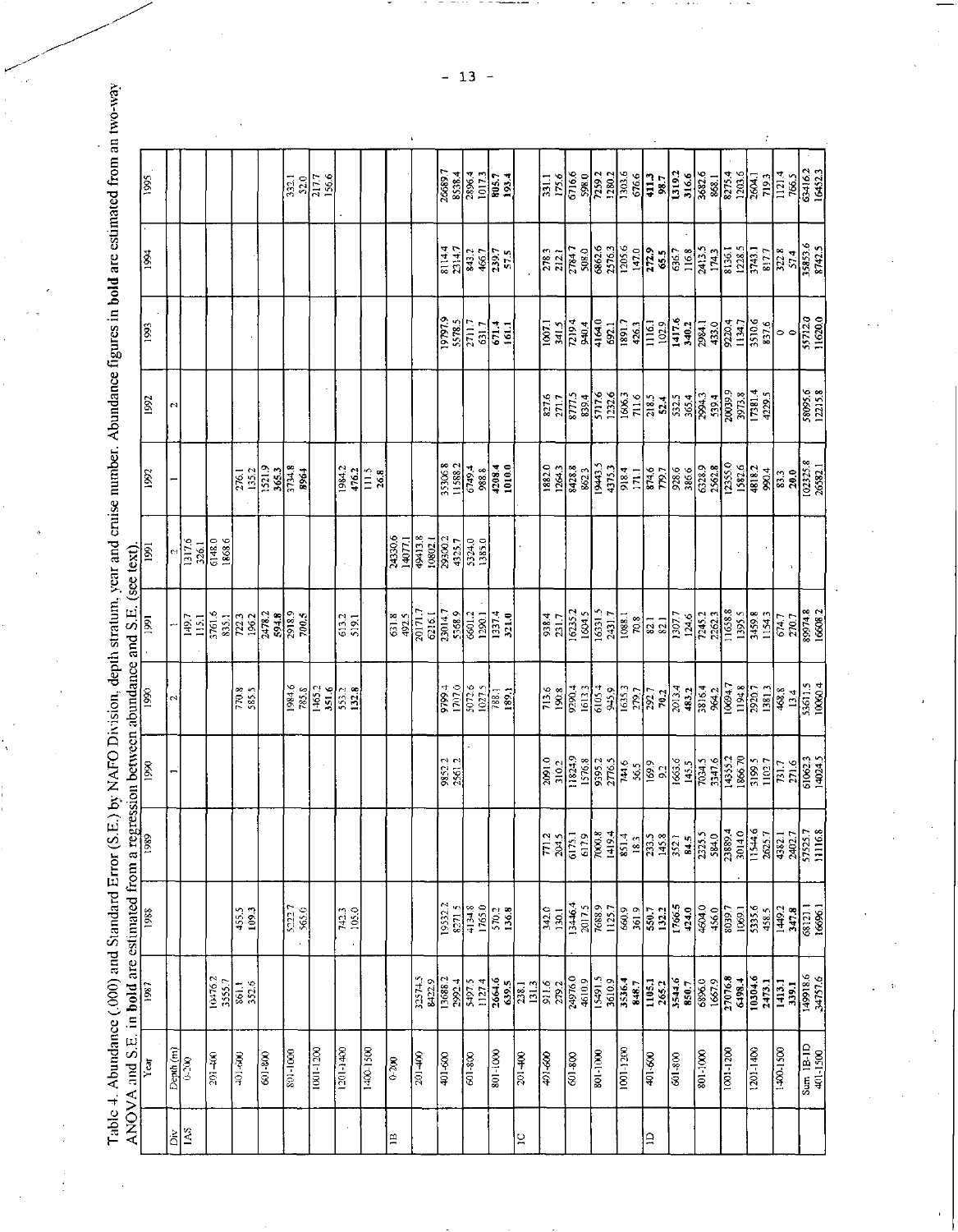Table 5. Biomass (tons), number of hauls / Standard Error in NAFO Division 1E and IF by depth stratum in 1987. (No abundance data).

|                | Depth     | Biomass    |
|----------------|-----------|------------|
| Div.           |           |            |
|                | (m)       |            |
| ΙE             | 1-200     | 5.0        |
|                |           | 3/5.0      |
|                | 201-400   | 35.9       |
|                |           | 2/29.5     |
| 1 <sub>F</sub> | $1 - 200$ | 0.0        |
|                |           | 5/0.0      |
|                | 201-400   | 0.0        |
|                |           | Ŋ<br>2/0.0 |
|                | 401-600   | 10.8       |
|                |           | 2/1.14     |
|                |           |            |

Table 6. Biomass (tons), number of hauls and Standard Error (S.E) and abundance (.000) and S.E. in Division IAN in 1988 by, depth stratum. S.E. in bold arc estimated from a regression between biomass (or abundance) and S.E. (see text).

| Depth (m) | Biomass   | Abundance |
|-----------|-----------|-----------|
| 201-500   | 5502.4    | 59136.8   |
|           | 9/2197.8  | 2335.0    |
| 501-1000  | 10017.8   | 35604.3   |
|           | 11/1657.8 | 7483.5    |
| 1001-1500 | 3815.0    | 33157     |
|           | 1/839.3   | 795.8     |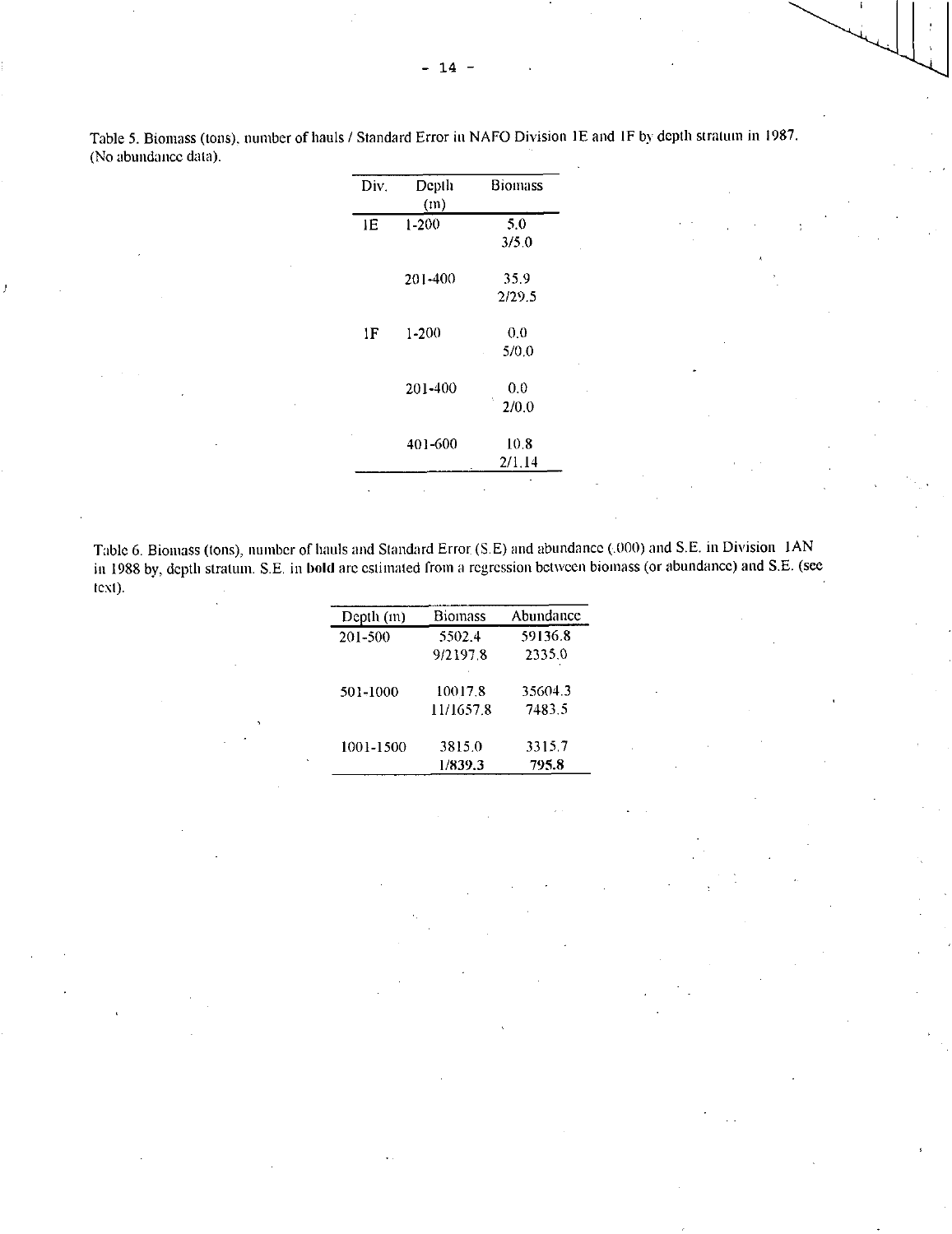|  | Table 7. Sex ratio (percent males) by NAFO Division and depth. All surveys combined. n≅number of fish sexed |  |
|--|-------------------------------------------------------------------------------------------------------------|--|
|  |                                                                                                             |  |

 $\mathcal{A}(\mathcal{A})$  and  $\mathcal{A}(\mathcal{A})$ 

 $\mathcal{F}^{\text{L}}(\mathfrak{p})$  .

| Div.       | Depth (m) | Percent | n              |  |
|------------|-----------|---------|----------------|--|
|            |           | males   |                |  |
| <b>IAN</b> | 200-500   | 51.8    | 1056           |  |
|            | 501-1000  | 54.7    | 2207           |  |
|            | 1001-1500 | 45.8    | 83             |  |
|            |           |         |                |  |
| 1AS        | $0 - 200$ | 49.3    | $\overline{2}$ |  |
|            | 201-400   | 44.1    | 372            |  |
|            | 401-600   | 51.5    | 398            |  |
|            | 601-800   | 57.0    | 637            |  |
|            | 801-1000  | 62.4    | 2616           |  |
|            | 1001-1200 | 60.9    | -191           |  |
|            | 1201-1400 | 55.6    | 670            |  |
|            | 1400-1500 | 46.9    | 32             |  |
|            |           |         |                |  |
| IВ         | $0 - 200$ | 39.9    | 29             |  |
|            | 201-400   | 47.4    | 4610           |  |
|            | 401-600   | 48.0    | 18120          |  |
|            | 601-800   | 61.5    | 4205           |  |
|            | 801-1000  | 65.0    | 516            |  |
|            |           |         |                |  |
| 1C         | 401-600   | 60.0    | 1524           |  |
|            | 601-800   | 67.9    | 11977          |  |
|            | 801-1000  | 74.4    | 18297          |  |
|            | 1001-1200 | 74.2    | 4796           |  |
|            |           |         |                |  |
| ID         | 401-600   | 50.2    | 758            |  |
|            | 601-800   | 73.9    | 1224           |  |
|            | 801-1000  | 77.4    | 8269           |  |
|            | 1001-1200 | 74.9    | 22865          |  |
|            | 1201-1400 | 70.0    | 10186          |  |
|            | 1400-1500 | 53.8    | 752            |  |

 $\label{eq:2.1} \frac{1}{\sqrt{2}}\int_{\mathbb{R}^3}\frac{1}{\sqrt{2}}\left(\frac{1}{\sqrt{2}}\right)^2\frac{1}{\sqrt{2}}\left(\frac{1}{\sqrt{2}}\right)^2\frac{1}{\sqrt{2}}\left(\frac{1}{\sqrt{2}}\right)^2\frac{1}{\sqrt{2}}\left(\frac{1}{\sqrt{2}}\right)^2.$ 

 $\sim 10^{-1}$ 

 $\mathcal{E}^{(1)}_{\text{max}}$  ,  $\mathcal{E}^{(2)}_{\text{max}}$ 

 $\label{eq:2.1} \frac{\partial \mathcal{L}_{\mathcal{G}}}{\partial \mathcal{L}_{\mathcal{G}}} = \frac{1}{2} \sum_{i=1}^n \frac{1}{2} \sum_{j=1}^n \frac{1}{2} \sum_{j=1}^n \frac{1}{2} \sum_{j=1}^n \frac{1}{2} \sum_{j=1}^n \frac{1}{2} \sum_{j=1}^n \frac{1}{2} \sum_{j=1}^n \frac{1}{2} \sum_{j=1}^n \frac{1}{2} \sum_{j=1}^n \frac{1}{2} \sum_{j=1}^n \frac{1}{2} \sum_{j=1}^n \frac{$ 

 $\epsilon$  .

 $\langle \cdot \rangle_{\!\! \mathcal{C}}$ 

 $\frac{1}{3}$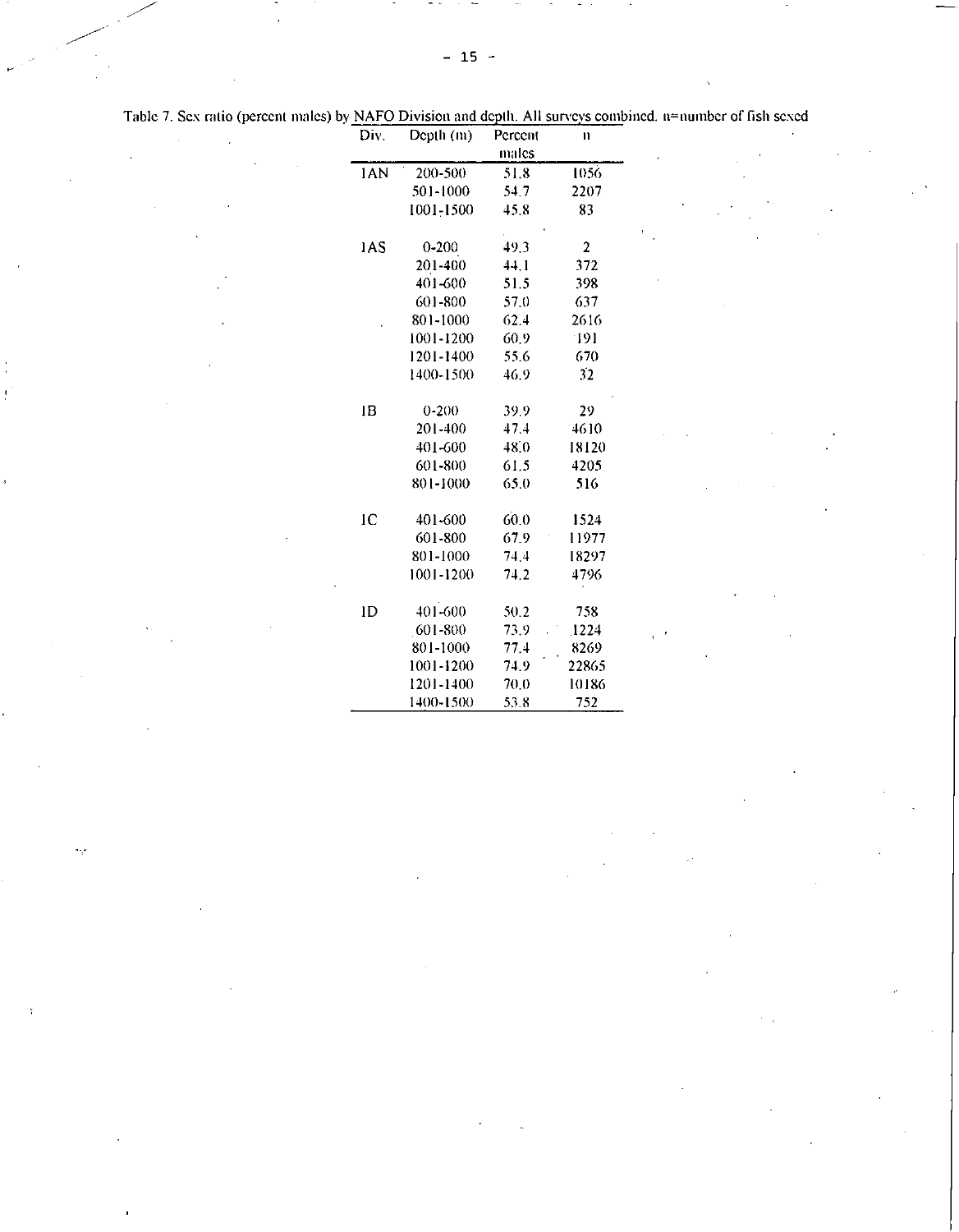| Div /        | 1AS                    | 1B                 | IC                               | 1D                     | 1E               | IF           |
|--------------|------------------------|--------------------|----------------------------------|------------------------|------------------|--------------|
| Depth        |                        |                    |                                  |                        |                  |              |
| $\mathbf{I}$ | $-0.12 - 13 - 1.1$     | $1.58 - 0.9 - 4.1$ | $0.79 - 2.1 - 1.5$               | $0.94 \quad 0.4 - 1.6$ | $2.57$ 1.8-3.2   | 2.92 2.3-3.7 |
| 200          | 14/0.23                | 32/0.23            | 10/0.34                          | 5/0.19                 | 3/0.41           | 5/0.29       |
| $201 -$      | $1.32 \t0.1 - 2.6$     | $2.35 \t0.3-4.5$   | $3.00 \text{ } 1.6 - 3.9$        | $3.77$ $3.1 - 4.5$     | $4.55 \pm 2.4.9$ | 4.55 4.5-4.6 |
| 400          | 32/0.13                | 52/0.13            | 6/0.42                           | 3/0.41                 | 2/0.35           | 2/0.05       |
| $401 -$      | $2.03 \quad 1.6 - 2.3$ | $2.82 \t0.9 - 4.1$ | $3.94$ 3 3 4 9                   | $3.85$ 2.7-4.6         |                  | 4.70 4.6-4.8 |
| 600          | 10/0.09                | 58/0.10            | 34/0.05                          | 8/0.22                 |                  | 2/0.10       |
| 601-         | $1.80$ 1.7-1.8         | $1.43 \t0.9 - 3.8$ | $3,38$ 1 1 4.3                   | $3,67,3,4-4,0$         |                  |              |
| 800          | 2/0.10                 | 23/0.16            | 145/0.05                         | 15/0.04                |                  |              |
| $801 -$      | $1070.8 - 1.5$         | $1.67$ 0.9-1.4     | $3.48 \cdot 3.2 \cdot 1.0$       | $3.48$ $3.0 - 3.9$     |                  |              |
| 1000         | 7/0.08                 | 3/0.15             | 85/0.02                          | 49/0.03                |                  |              |
| $1001 -$     | $0.73 \cdot 0.7 - 0.8$ |                    | $3.36 \cdot 3 \cdot 1 \cdot 3.6$ | 3.26 2.9-3.6           |                  |              |
| 1200         | 3/0.03                 |                    | 14/0.05                          | 117/0.01               |                  |              |
| $1201 -$     | $0.30 \ 0.1 - 0.4$     |                    |                                  | 3.19 2.9-3.9           |                  |              |
| 1400         | 5/0.05                 |                    |                                  | 82/0.02                |                  |              |
| 1401-        | $0.00 \quad 0.0 - 0.0$ |                    |                                  | $3.14$ $3.0 - 3.3$     |                  |              |
| 1500         | $\mathbf{1}$           |                    |                                  | 13/0.03                |                  |              |

Table 8. Mean temperature (°C), range (°C), number of observations and Standard Error by NAFO Division and depth stratum (m). All surveys combicned. Div. IAN: See foot note.

IAN 201-500 m: Mean=1.59, Range=1.0-2.2, n= 7, S.E.= 0.19. 501-1000 in: Mean= 1,67. Range=1,1-2.0, n=11, S.E.= 0.09. 1001-1500 in: Mean 0.1, Range 0.1-0.1, n=1, S.E.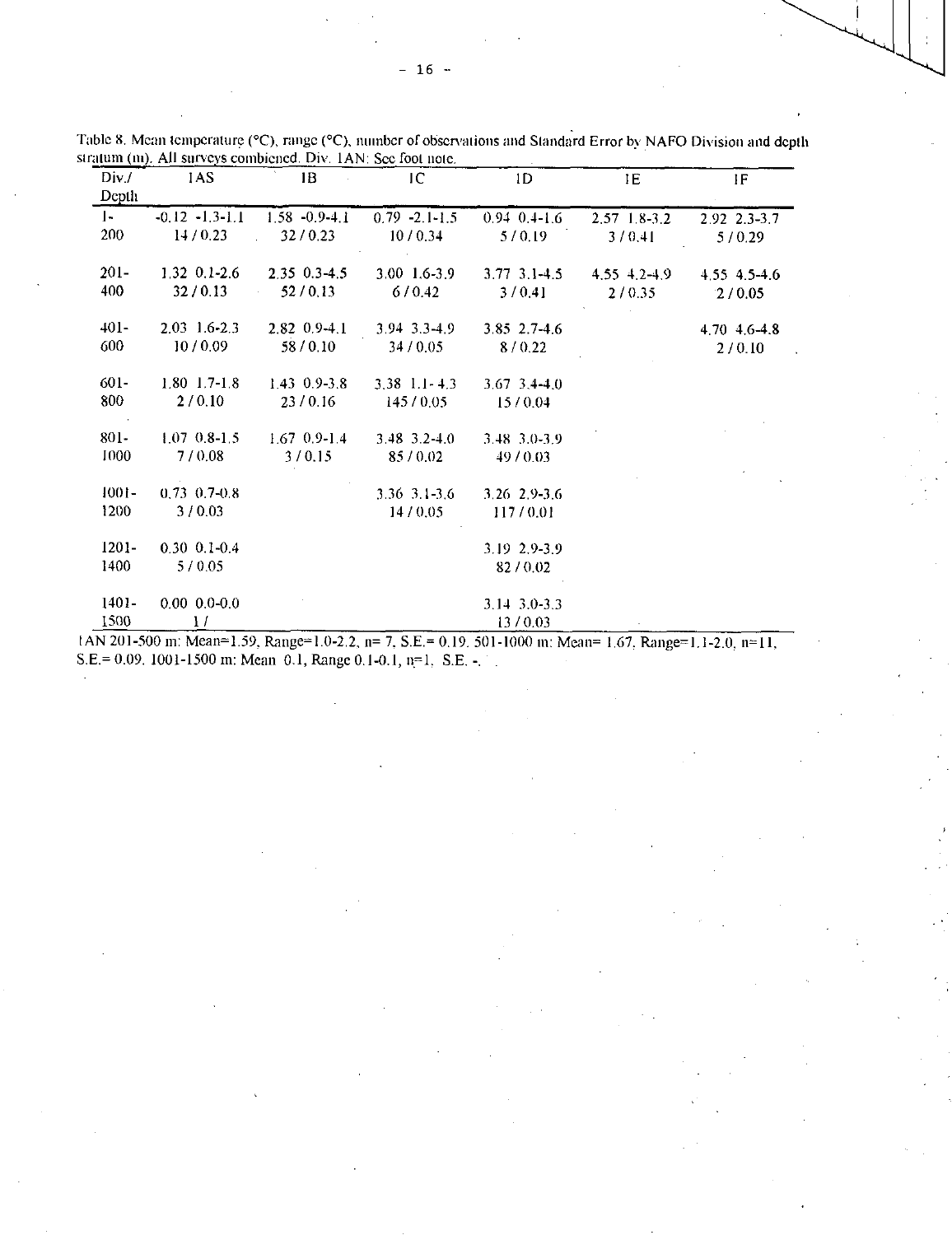

Fig. 1. Distribution of catches in kg per km<sup>2</sup> swept in the 12 joint Japan Greenland surveys conducted 1987-1995.

 $-17 -$ 

- -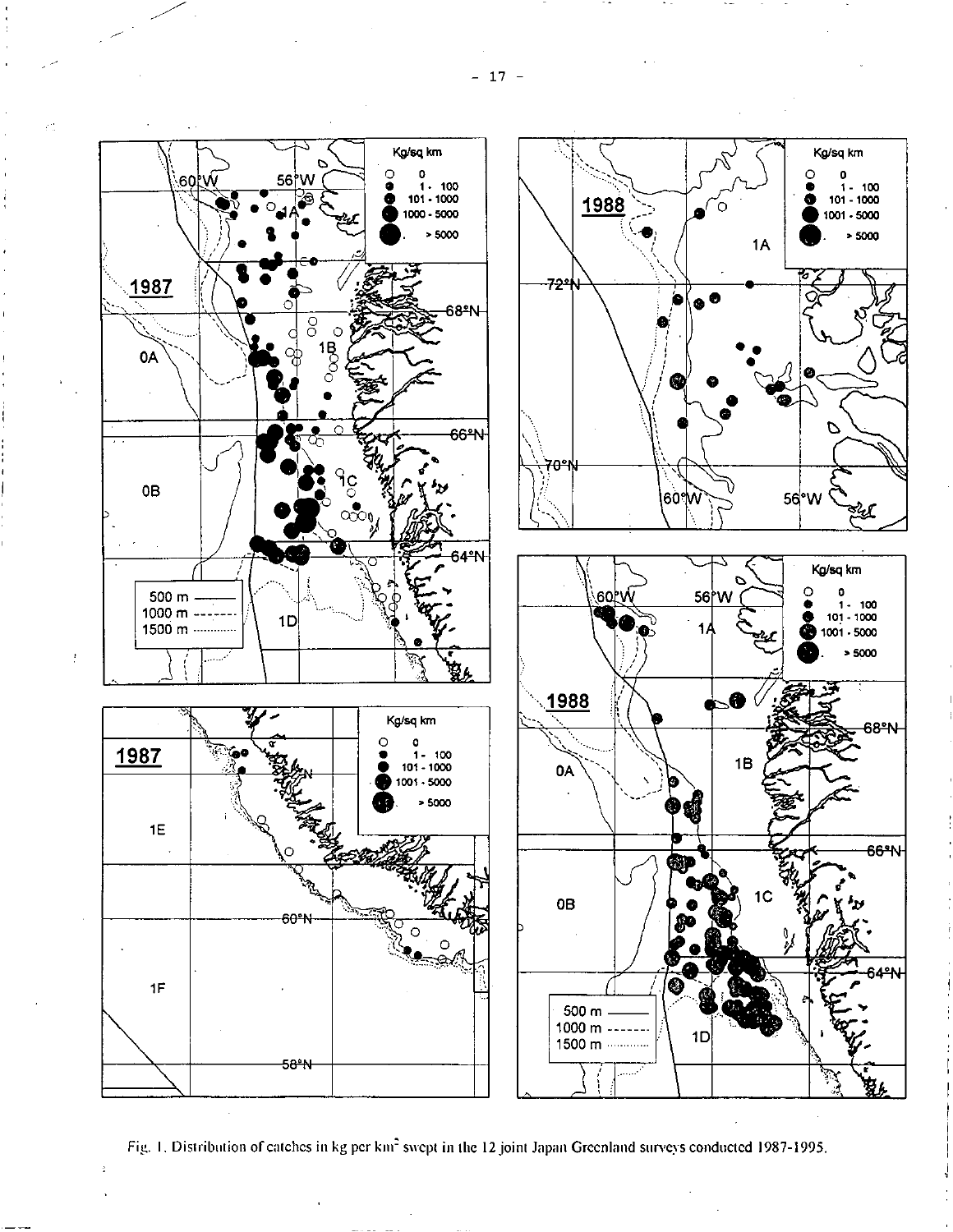$-18 -$ 



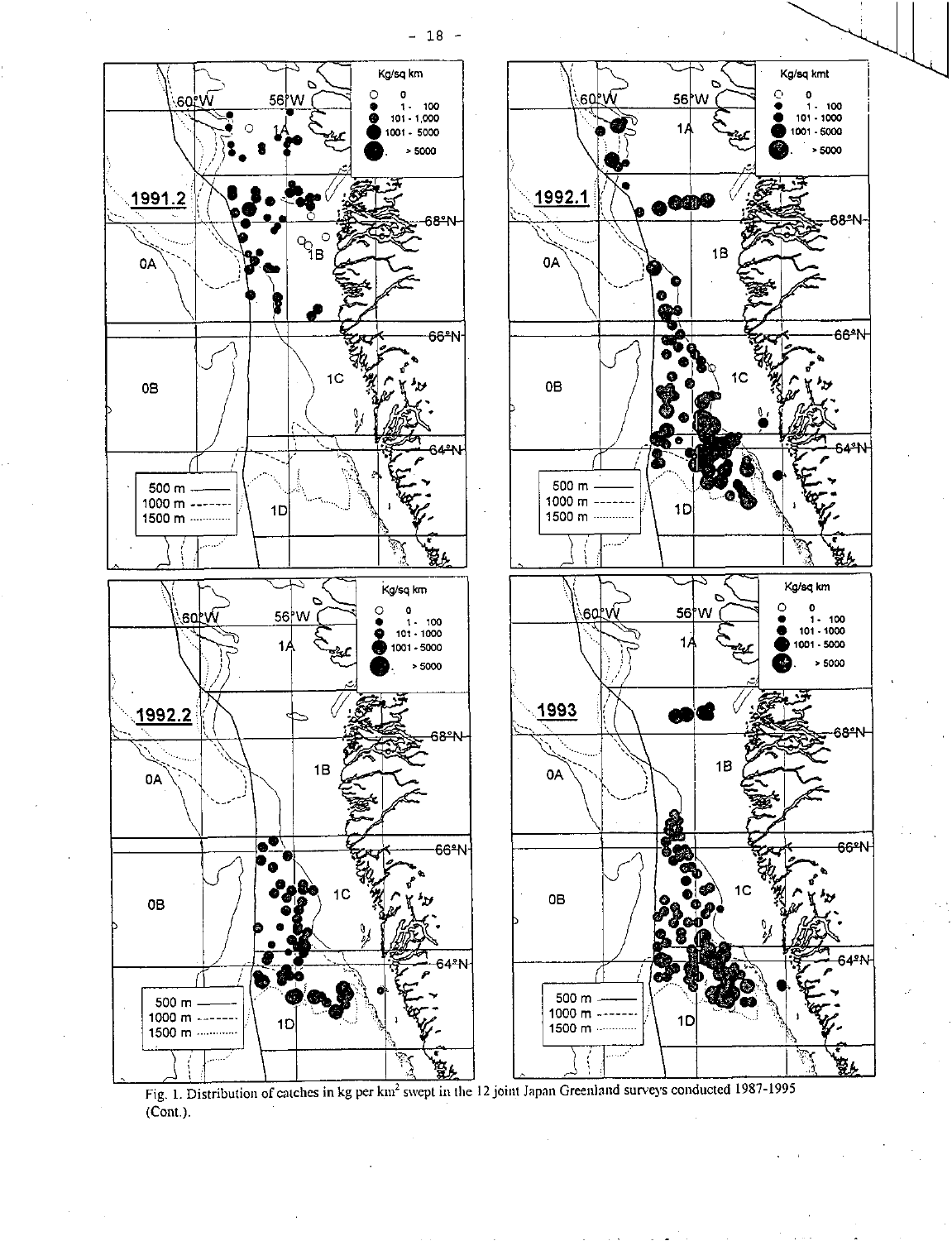$-19 -$ 

 $\omega$  since  $\omega$  as

68°N

66<sup>\*</sup>N

38ºN

66°N



Fig. 1. Distribution of catches in kg per km<sup>2</sup> swept in the 12 joint Japan Greenland surveys conducted 1987-1995 (Cont.).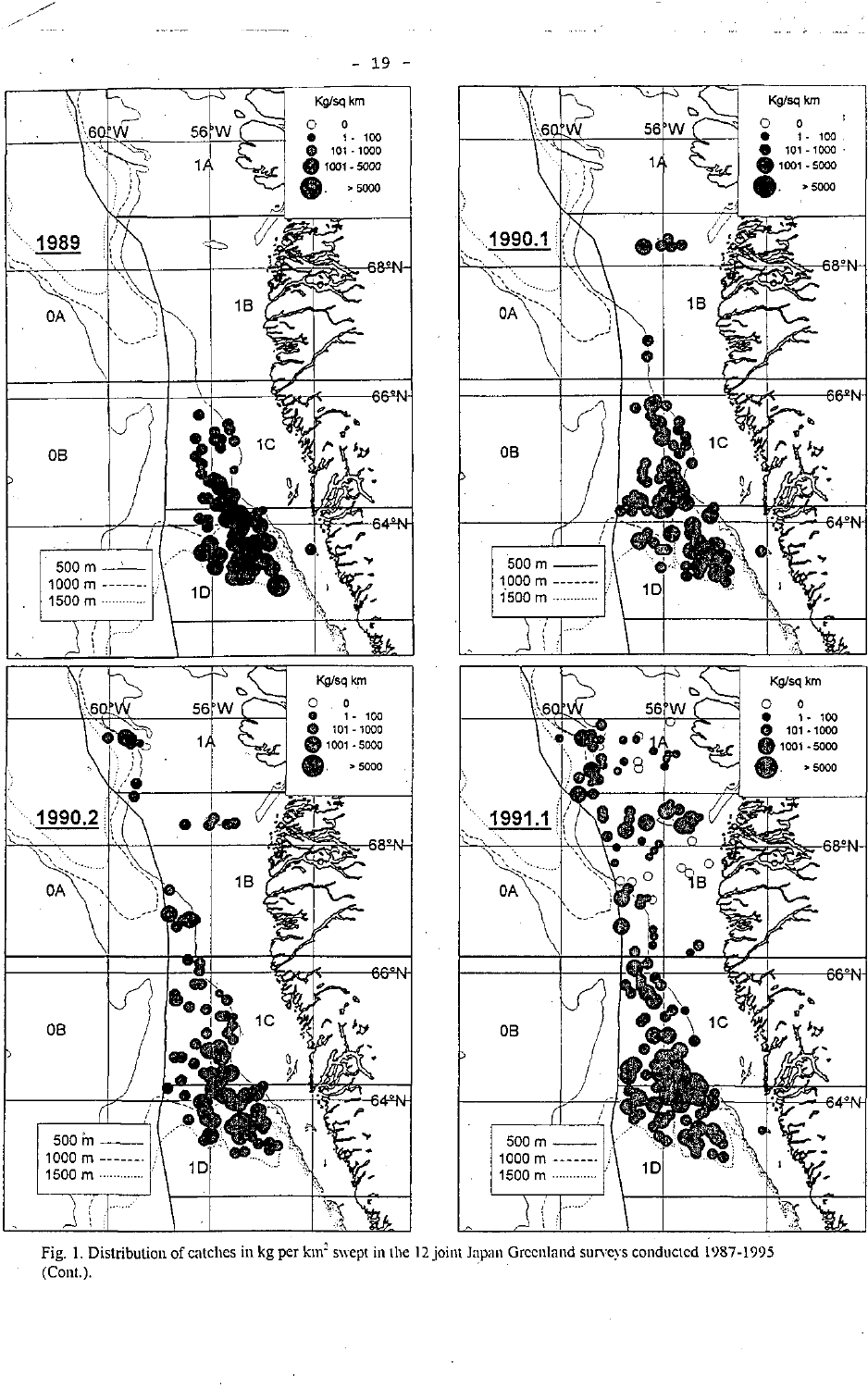

Fig. 1. Distribution of catches in kg per km<sup>2</sup> swept in the 12 joint Japan Greenland surveys conducted 1987-1995 (Cont.).



Fig. 2. Estimated biomass (tons) and abundance (.000) in Div. 1B-1D at depths between 401 and 1500 m in the period 1987-1995 with +/- Standard Error. The survey in 1989 covered 1C-1D only and was conducted in May, all other surveys were conducted in July - October. Further, the offshore catches (tons) in Subarca 0B and 1 arc shown.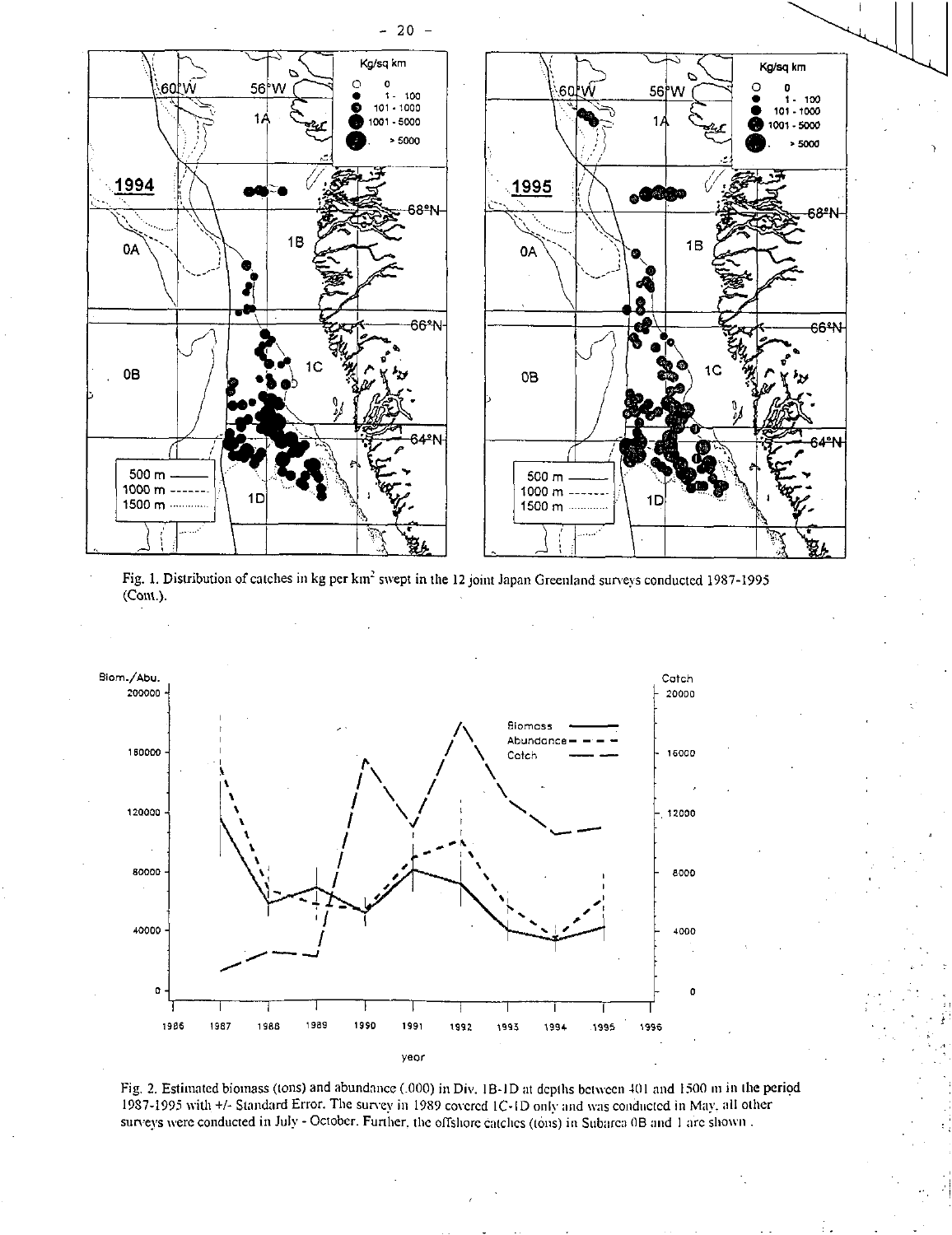

Fig. 3. Length frequencies by survey and NAFO Division.

 $-21$  =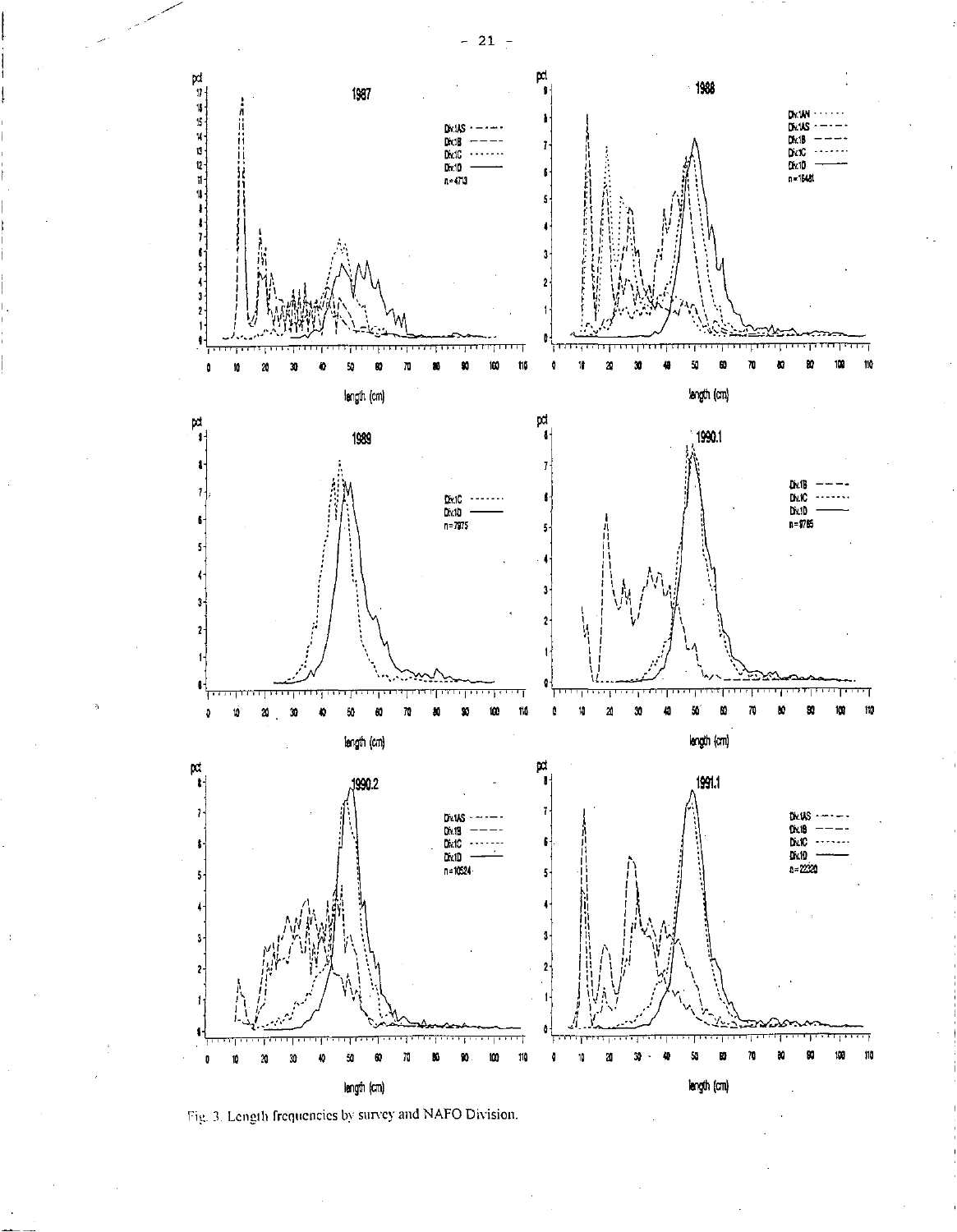

Fig. 3. Length frequencies by survey and NAFO Division (cont.).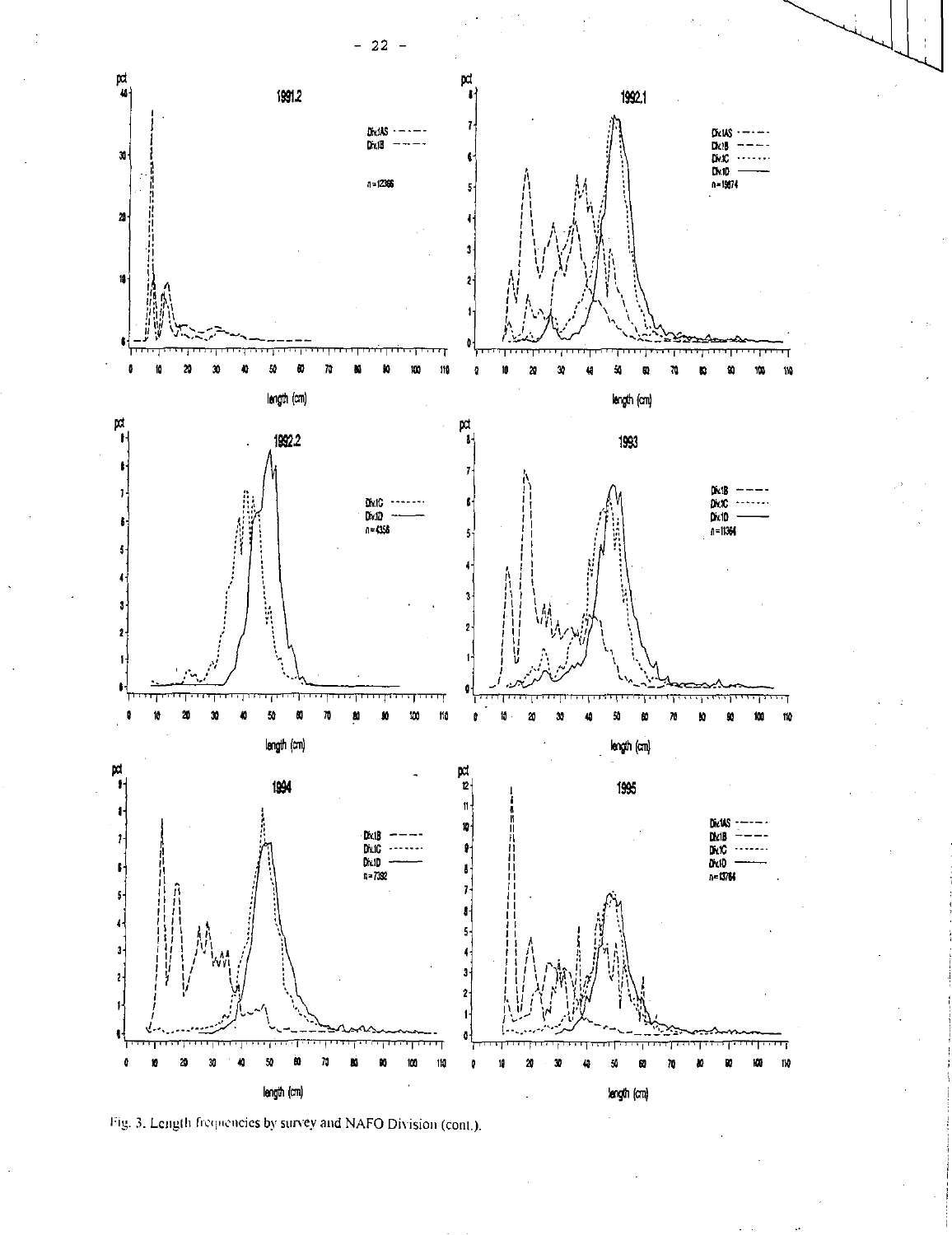